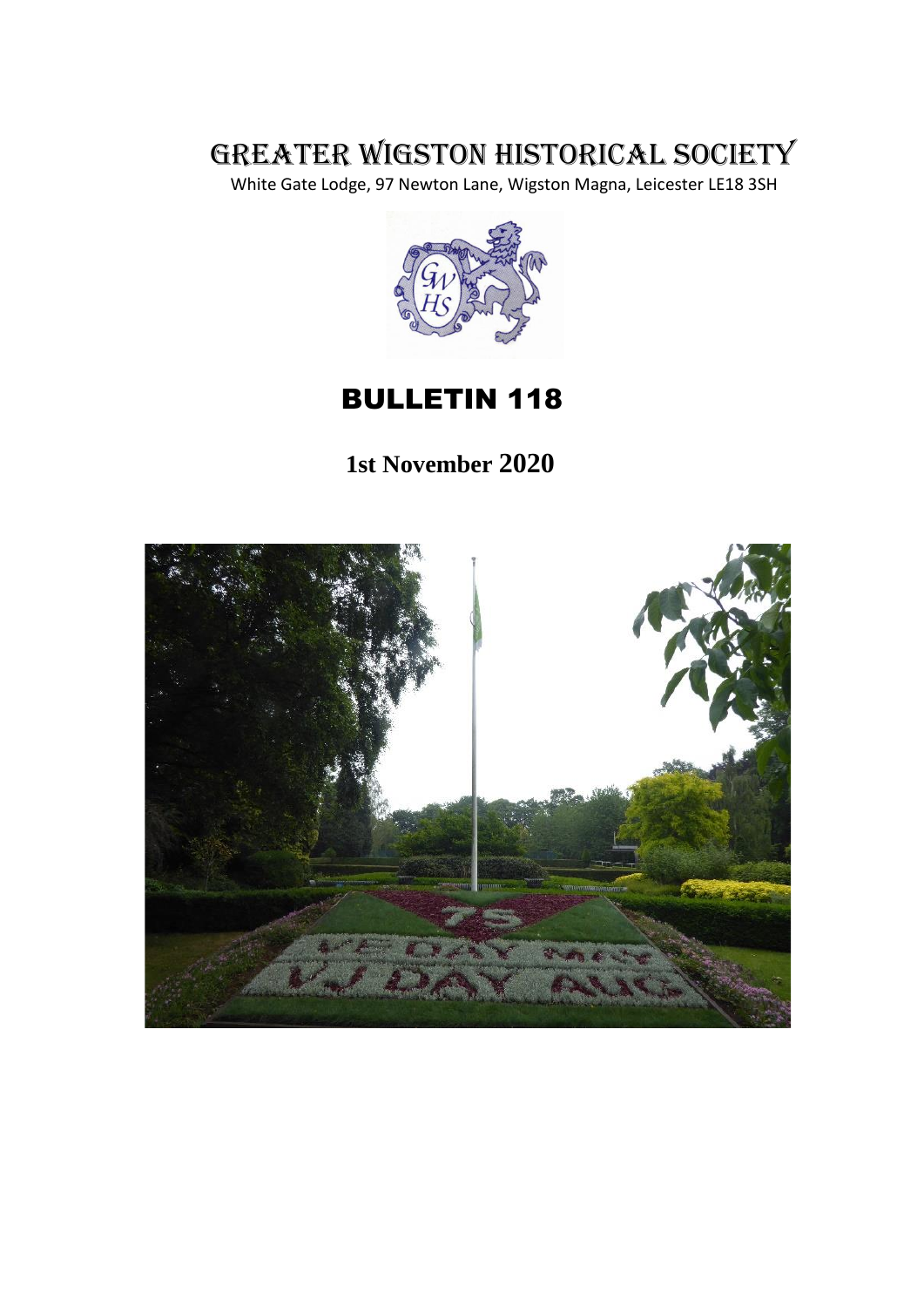#### **PROGRAMME OF MEETINGS JANUARY 2021 – DECEMBER 2021**

#### **20 JANUARY**

WITCHCRAFT IN THE 17TH CENTURY LEICESTERSHIRE (POWERPOINT & PICTURES) *DR LEN HOLDEN*

#### **17 FEBRUARY**

AGM FOLLOWED BY SIGNIFICANT BUILDINGS AND BLUE PLAQUES PART 2 (POWERPOINT & PICTURES) *PETER COUSINS*

#### **17 MARCH**

WILLIAM FLINT – LEICESTER ARCHITECT (POWERPOINT & PICTURES) *MARK MITCHLEY*

#### **21 APRIL**

A STORM IN A TEASHOP: THE WAITRESSES' STRIKE OF 1908 (POWERPOINT & PICTURES) *DR ANN FEATHERSTONE*

#### **19 MAY**

MEDIEVAL PAINTINGS (POWERPOINT & PICTURES) *DR MIRIAM GILL*

#### **16 JUNE**

GUIDED TOUR OF LUTTERWORTH CHURCH FOLLOWED BY A WALKING TOUR OF HISTORIC LUTTERWORTH

**24 JULY "SPECIAL EVENT"** 40TH ANNIVERSARY CELEBRATIONS TO BE HELD AT THE WIGSTON COLLEGE

### **18 AUGUST** MEDIEVAL TOUR BY DE MONTFORT UNIVERSITY, GATEWAY STREET, LEICESTER FOLLOWED BY AFTERNOON TEA

#### **15 SEPTEMBER**

BLACKSMITHS? THEY SHOE HORSES DON'T THEY? (POWERPOINT & PICTURES) *DAVID JAMES*

**20 OCTOBER** THE COUNTRY RAILWAY STATION *BRIAN JOHNSON*

#### **17 NOVEMBER**

LIFE IN THE SIGNAL BOXES OF WIGSTON JUNCTION (POWERPOINT & PICTURES) *JOHN STEVENSON*

**15 DECEMBER** \*CHRISTMAS PARTY & QUIZ WITH NIBBLES & DRINKS CHRISTMAS CUSTOMS (POWERPOINT & PICTURES) *VIRGINIA WRIGHT*

\*OUR CHRISTMAS PARTY FOR MEMBERS WILL BE £2.00 ON THE NIGHT TOWARDS REFRESHMENTS, GUESTS WILL BE CHARGED £3.00.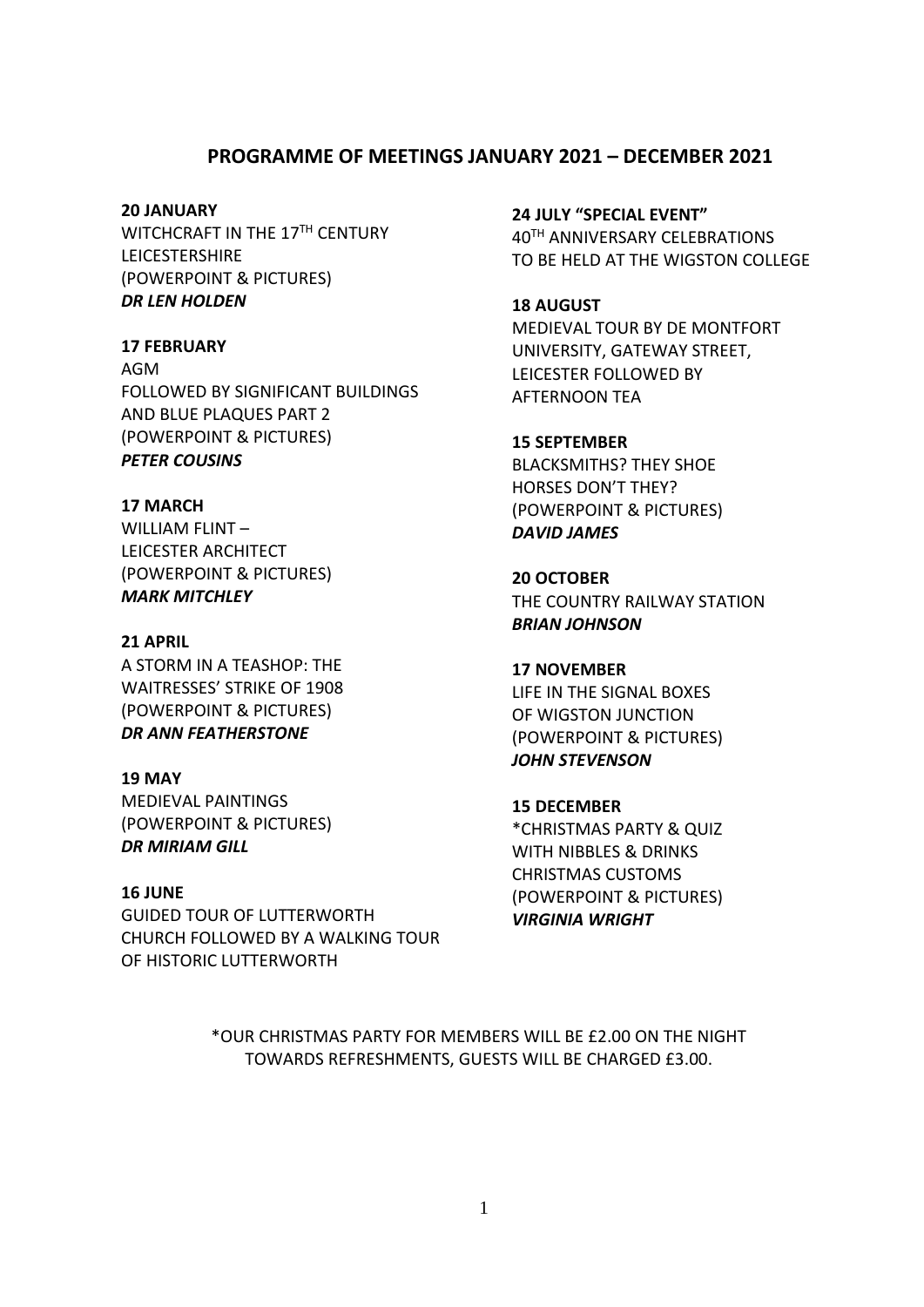### **CHAIRMAN'S COMMENT**

Well, Covid19 has not gone away and it is perhaps a new way of life for us all. As someone recently said, 'I never thought I would go into a bank wearing a mask and ask for money'. Very strange times.

Being in 'lockdown' for so long gave our committee an opportunity to work on one or two projects. One of these was to plan and implement a new series of books called 'Wigston – Window on the Past'. The first book has been collated by Steve Marquis and went to print in July. The first 100 were sold within a few weeks which shows the popularity of this type of publication. I also had some spare time so decided to bring forward my plan for the new DVD. This time the subject is the development of South Wigston, and it is called 'From Fields to a Town'.

Neil Hancock has worked tirelessly on developing the plan to open the Heritage Centre again in early September. There have been some additional costs but having made an application to the Leicestershire County Council Communities Fund, we were awarded a £750 grant to cover our costs.

I don't think things will ever return to what we call normal and we may all feel worried about going out and attending functions, but your committee has placed your safety at the top of the list and hope that when we do re-open our meetings that you will feel safe to attend. Life must go on.

Mike Forryan

### **FEBRUARY 2020 MEETING**

#### **THE SIGNIFICANT BUILDINGS, BLUE PLAQUES AND CONSERVATION AREAS IN WIGSTON**

Although the Chairman, Mike Forryan, had steered members through the AGM he had decided that to give his planned presentation on 'Pictures of Wigston' would be a step too far for his voice and so handed over to Peter Cousins, the Vice Chairman, who 'had one he had prepared earlier' and gave his presentation on the 'Significant Buildings, Blue Plaques and Conservation Areas in Wigston'.

The PowerPoint presentation is based on two guided walks that Peter had devised and led in 2017 and 2018 to celebrate the 50th anniversary of Conservation Areas. In addition, 2017 saw the handover of the schedule of Significant Buildings (also called Locally Listed buildings) in Wigston to the Borough Council for inclusion in its new local plan. The GWHS and the Wigston Civic Society had taken a lead role in updating the existing list with many new entries. The list covers properties in Wigston Magna and South Wigston as well as Kilby Bridge.

In 2007 the two Societies had joined together to produce a series of 14 Blue Plaques, with National Lottery funding, which are placed over the two Wigstons. A booklet was on sale after the meeting giving details of each plaque.

The Borough Council has designated five areas in the two Wigstons as conservation areas which give some added protection to these areas from unreasonable change. The areas are: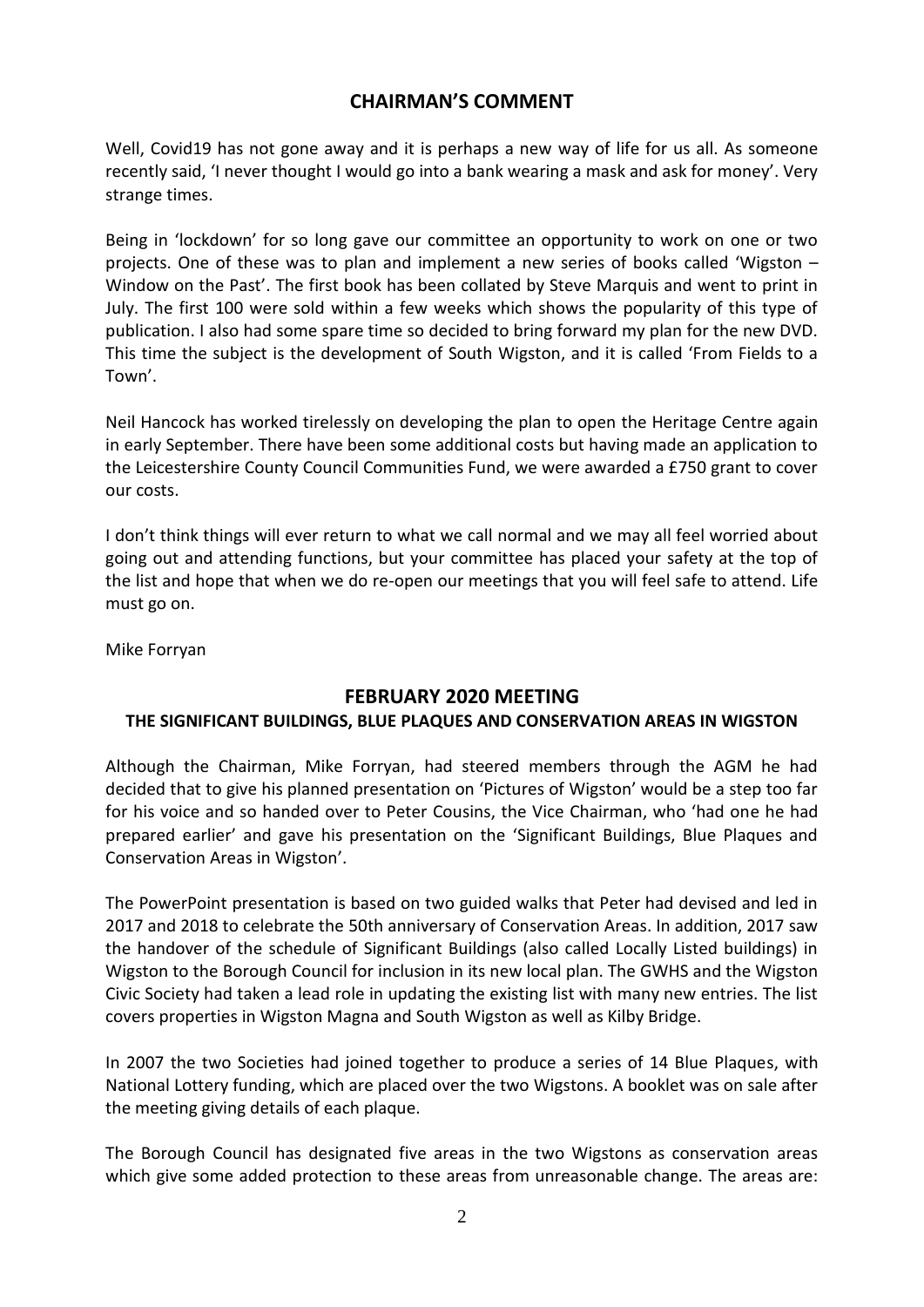The Lanes; Spa Lane; All Saints; Midland Cottages and (central) South Wigston. There is an additional linear conservation area along the Grand Union Canal including Kilby Bridge designated more recently by the County Council.

Peter showed photographs of some examples in these areas of listed and Significant Buildings and those on which a Plaque had been fixed together with descriptions of the building or the person commemorated on the plaque. His presentation included maps of the conservation areas. The following are examples from each conservation area:

Spa Lane: the most prominent building in this area is the Grade II listed St Wistan's Church. This is in fact a daughter church to All Saints which is the parish church for Wigston. Sadly, St Wistan's is currently closed because it is in a dangerous state. Next to the church is St Wolstons House (an earlier pronunciation of St Wistan) formerly a farmhouse where Mr William Egglestone lived in the mid C19. Further down Bull Head Street other prominent buildings in the area include numbers 121/122 and Spoutwell Cottage which is reputed to be the oldest house in Wigston. In Spa Lane itself, numbers 6/6A and 7-9 are interesting with the latter being grade II listed. Both the Europa Factory on the corner of Newton Lane and A H Broughton's factory (The Kings Centre) are significant.

The Lanes: the garage to the rear of 116 Moat Street actually seen from Blunts Lane is a former framework knitting workshop and is locally listed as is Cross Street Methodist church. Clearly most of this conservation area is the allotments but one member was pleased to say that her own father sold the land for Peace Memorial Park to the Council.

All Saints: there are numerous significant buildings but the most obvious is the only grade I listed building in the whole Borough and that is All Saints Church. Other listed buildings are the Framework Knitters Museum (grade II\*), Avenue House on corner of Central Avenue (grade II) and numbers 2, 3, 10 and the Manor House in Newgate End (all grade II). The former British Legion now the Elms Social and Serviceman's Club is on the Significant List. This was the home of the old-time highway man George Davenport. Marked with a Blue plaque is 9 Central Avenue, the early home of William Ewart Boulter who was awarded a Victoria Cross in WWI, this is also marked by a memorial stone in the small park at the top end of Bell Street.

Midland Cottages: this conservation area consists of the row of twenty cottages facing the railway below the bridge together with the 1852 public house.

This leads the tour nicely over the 'Kop' railway bridge to South Wigston. Here, St Thomas Church is grade II\* listed and the former vicarage opposite is grade II. However, there are four blue plaques and numerous Significant Listed buildings. The plaques are for 'the man himself' Orson Wright on 2 Orange Street now a hairdressers.

Gertie Gitana, the music hall singer of the former Marquis of Queensbury pub on Blaby Road and Charles Moore, the bandleader on 56 Blaby Road. Significant Buildings include the former Grand Hotel on Canal Street, now apartments and Warwick House on the corner of Canal Street and Blaby Road, now J Hoots the chemist, this was built by Orson Wright as a coffee house during the temperance movement days as was what is known as 'the Pidgeon Factory' at 41 and 43 Canal Street. This building has been derelict for many years hence its nick name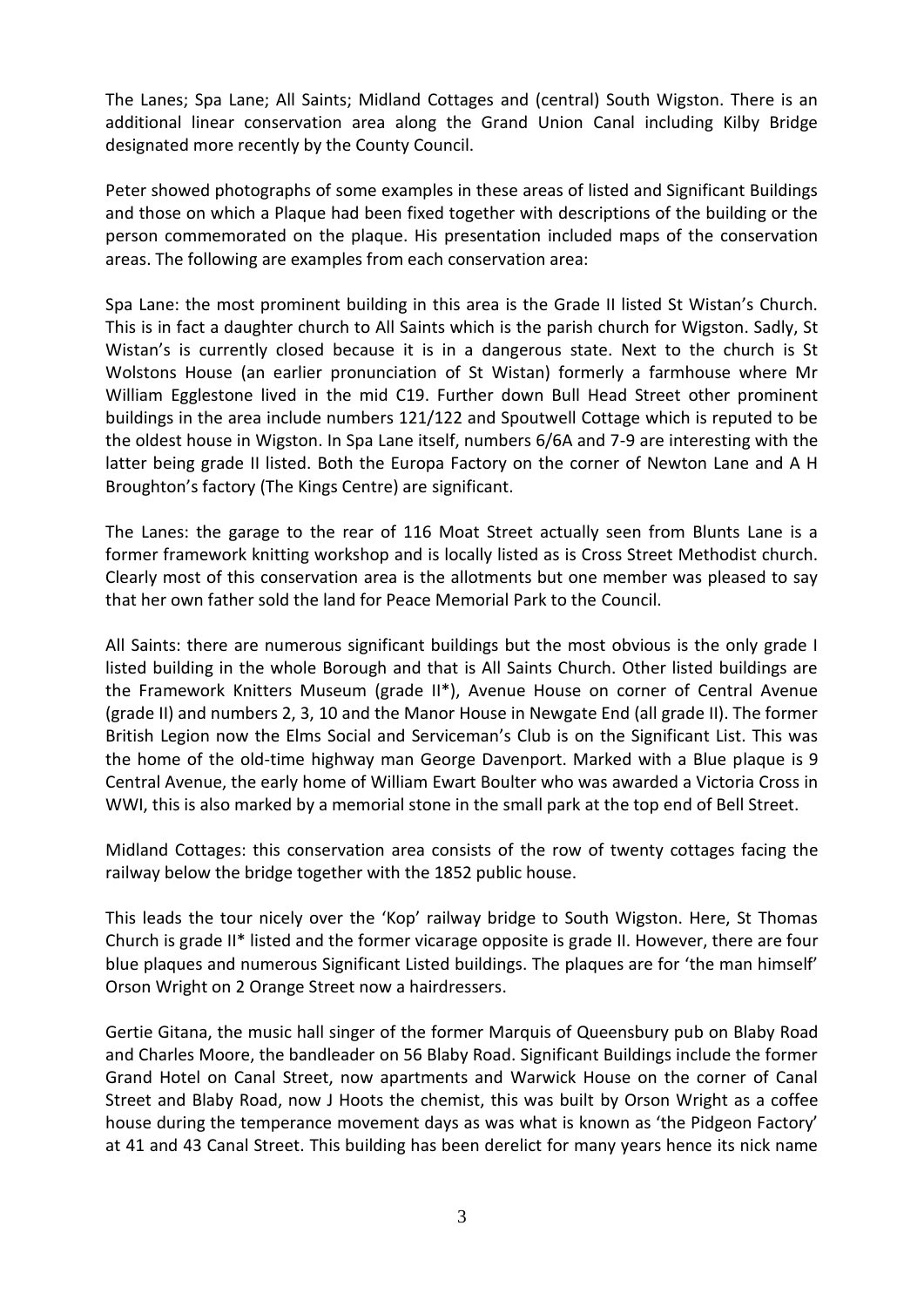but was originally built as a factory for making hats and caps, there are currently proposals to turn it into apartments and studio flats.

This was a fascinating pictorial tour which revealed to us just how much the Wigstons have got in terms of the built and historical environment. Peter donated his fee to the Heritage Centre funds.

Colin Towell

## **PEACE MEMORIAL PARK - 75TH ANNIVERSARY YEAR OF VE AND VJ DAYS AT THE END OF WORLD WAR II**

In these difficult days of Covid-19 lockdown and social distancing it is also important to reflect on other events. The Peace Memorial Park in the historic centre of Wigston Magna is something of a green oasis. In recent months there seems to have been an increase in the number of people strolling through the park or sitting for a "socially distant" chat. This, despite the fact that one of the usual major activities, bowling has been absent due to the lockdown.

The current park was open ground for centuries, once a paddock within the grounds of Wigston Hall. During the Civil War and the siege of Leicester in 1645 this area was used as a temporary prison leading to the local name of Gaol Close.

The park is home to Wigston's War Memorial (along with memorials at All Saints Church and Saint Thomas's Church – South Wigston and Glen Parva). Following a public subscription after World War I, including a United Peace Service at the Parish Church in July1919 that included all local churches, the park was founded in 1921. The land was bought for a sum of £471.50 from Albert Hill on behalf of the Council by A H Broughton and C E Hurst, both local hosiery manufacturers and J E Rawson a Council Secretary. Albert Hill was an uncle to the Boulter family. Ida Boulter helped local people lay a mile of pennies as part of the public subscription.

A condition of the sale was to be the inclusion of tennis courts and a bowling green and associated pavilion, facilities which continue as major features of the park to this day. Additionally, it was agreed that a toilet block was to be sited near the road (Long Street) for public use. Creation of the park was undertaken by Alexander Pawley, landscape gardener, of Junction Road with ex-servicemen undertaking some of the planting. The park was officially opened on 9<sup>th</sup> April 1921.

Wigston Bowling Club first played on the new green in 1922 but the first pavilion was not built by the Bowling Club under licence from the Council until 1928. This was a room with polished wooden walls with some lockers and little else. The Wigston Ladies Bowling Club was founded in 1937. This, and increased use by amenity groups, meant that the pavilion facilities became increasingly inadequate. The building was subsequently bought by the Council for £100. It was then extended by two-thirds to include a canopy with some seating. The pavilion was further extended in 1955 and eventually demolished and replaced by a larger building in 1978.

In 1981 the proposal was made to designate The Lanes and park as a conservation area. In 1996 a park project team was organised to liaise with the Council leading to the formation of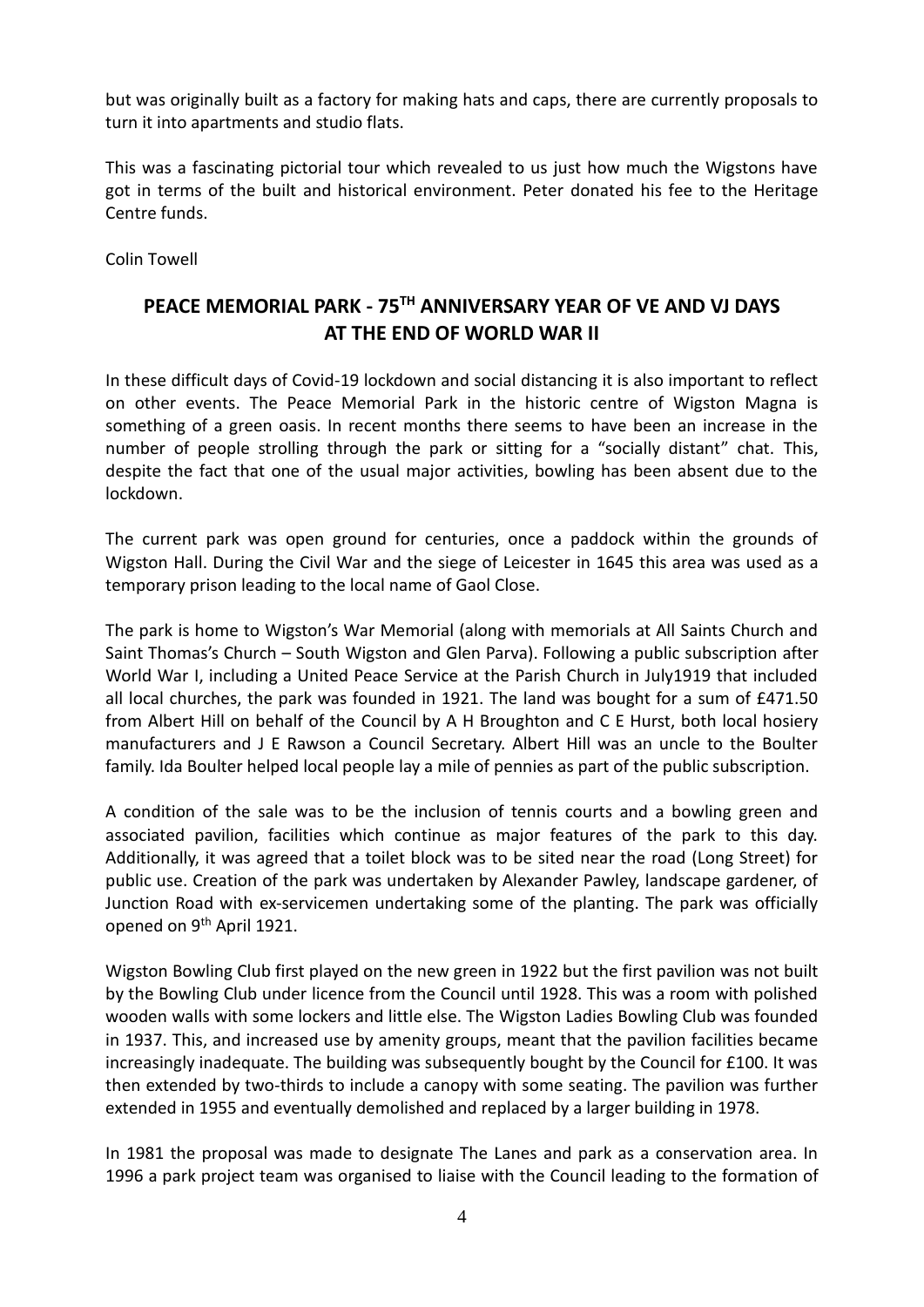Friends of Peace Memorial Park. This led to a proposal to restore and enhance the park as a focus for the community on its  $75<sup>th</sup>$  anniversary. In the following year consultants, Parklife, were appointed to draw up a plan and a National Lottery bid in conjunction with the Friends.

In 1998 the Heritage Lottery Fund approved a grant of 75% of the £786,000 cost of restoration and improvement over a 4-year period. By 2002 restoration of the park was completed with a new pavilion to replace the 1978 building. The new building is named in honour of Sheila Mitchell who had been a Borough Councillor and also a Parliamentary candidate. In 2007 the park was awarded Green Flag status.

There are a number of special features in the park, many of which were introduced as part of the major upgrade from 1998 – 2002. Of particular note are: -

Main Entrance Gates – decorated with stylised birds on the gateposts with banding across the gates showing the park name along with stylised barbed wire, poppies and doves.

The Carpet Badge Bed – a long standing feature of the park, facing Long Street with the flagpole behind. In 2020 this commemorates the  $75<sup>th</sup>$  anniversary of VE Day in May and VJ Day in August. The bed is laid out with small hardy annual plants and succulents depicting these important dates in our history. In previous years the display has featured designs to commemorate 200 years of Methodism in Wigston and such things as Pride of the Borough logo as well as many others.

The Oak Sculpture – known locally as the "Totem Pole". This resulted from the collaboration between a local youth club and a wood sculptor from Rutland. The design developed by the youth group is based on the history of the park. Depicted at its base is twisted barbed wire with the word "Peace" leading to poppies and eventually evolving into flying doves.

The Sensory/Memorial Garden – this contains raised beds with scented and tactile plants. There are descriptive plaques in Braille as well as English. There are also a number of benches in order that people can sit and reflect on the garden and the nearby Memorial Wall.

The Memorial Wall – as the name indicates, this is probably the most significant feature in the whole park. This is the focal point of the annual Service of Remembrance in Wigston in November each year. The plaques record the names of the fallen in the two World Wars and also more recent conflicts. Poppy wreaths and other floral tributes adorn the wall.

World War 1 Memorial Bench – near to the Memorial Wall a bench (plus a litter bin) was installed in 2018 to commemorate the  $100<sup>th</sup>$  anniversary of the end of the Great War and as a lasting memorial to those who lost their lives in 1914-18. The design of these benches shows black silhouette representations of soldiers plus some stylised poppies in red.

Similar benches are also located at the South Wigston War Memorial and Ellis Park, Oadby.

The Curved Bench – this unusual bench has five back supports and records the history of the area from pre-history through to the present day.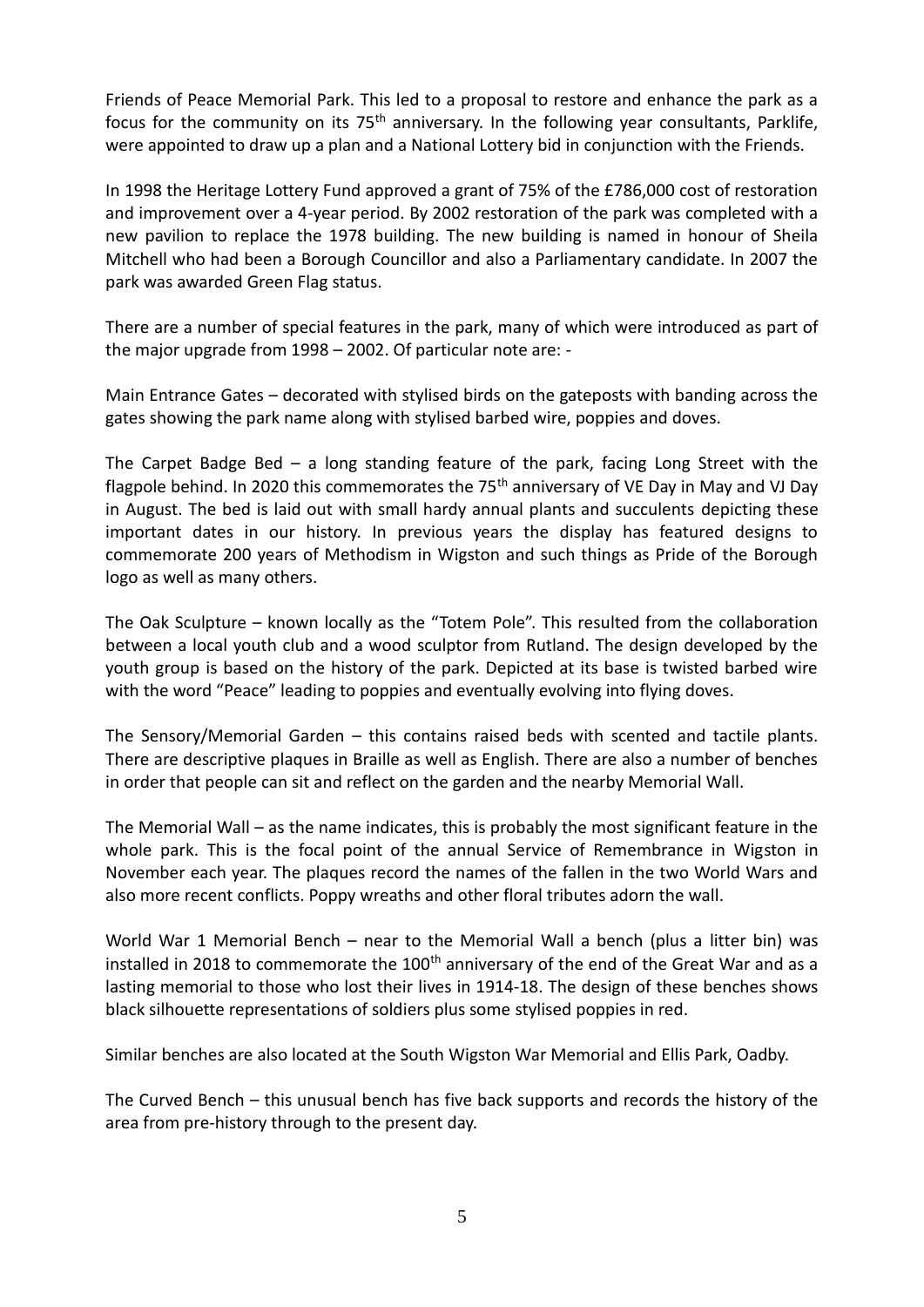In addition to these special features, the park has attractive green spaces and in excess of 120 significant trees. A large number of these are labelled with both the common and botanical names. Additionally, there are a number of commemorative plaques to individuals as well as local organisations.

The rear of the park leads into Long Lane, part of the historic lanes of Wigston. At the junction of Long and Chapel Lanes is the Time Plate with the inscription "You are now standing in the geographical centre of medieval Wigston Magna".

Roger Whalley

## **DUNMORE'S BISCUIT FACTORY – CANAL STREET, SOUTH WIGSTON**

This was founded by William Dunmore who was born in Great Bowden, Leicestershire in 1848. His father John Dunmore was an Ironmonger who had a shop in Church Square, Market Harborough.

In 1867 William married Caroline Ashby and in 1877 he is listed as a Confectioner and Wine Dealer and had premises at 10 Humberstone Gate in Leicester. He was also a small Pork Pie manufacturer and had premises in Charnwood Street.

He became successful and in 1880 was still listed as a confectioner with a Refreshment House in Humberstone Gate and also in partnership with Viccars Collyer a Wholesale Provisions Merchant in Silver Street, Leicester. They became Pork Pie manufacturers based in Sussex Street.

In 1885 factories and houses were being built in Canal Street, South Wigston and William and family moved to The Limes on Blaby Road. Today the premises is occupied by the Conservative Club HQ. In 1886 the Dunmore Biscuit and Cake Factory was founded and opened. William was an important local businessman by now and in 1890 he was president of the South Wigston Rugby Football Club.

In 1891, 60 people were now employed at the Biscuit Factory and in 1894 William was elected Councilor for the Fairfield Ward of Wigston and the Wigston Magna Urban District Council was formed.

In 1897 William became a Freemason and was initiated at the Commercial Lodge in Leicester on 26th November and in 1898 he was elected as Chairman of the Wigston Magna Urban District Council.

By 1901 William and family had moved to The Cedars on London Road, now Cedars Court.

On 26th November 1903, the factory on Canal Street suffered a catastrophic fire and part of the building was gutted. Later in 1904 private railway sidings were built and served the Factory and helped the progress and growth of the business.

William passed away on 12<sup>th</sup> August 1914 aged 66 years. By then he had moved to Springfield Road in Stoneygate and left over £41,000.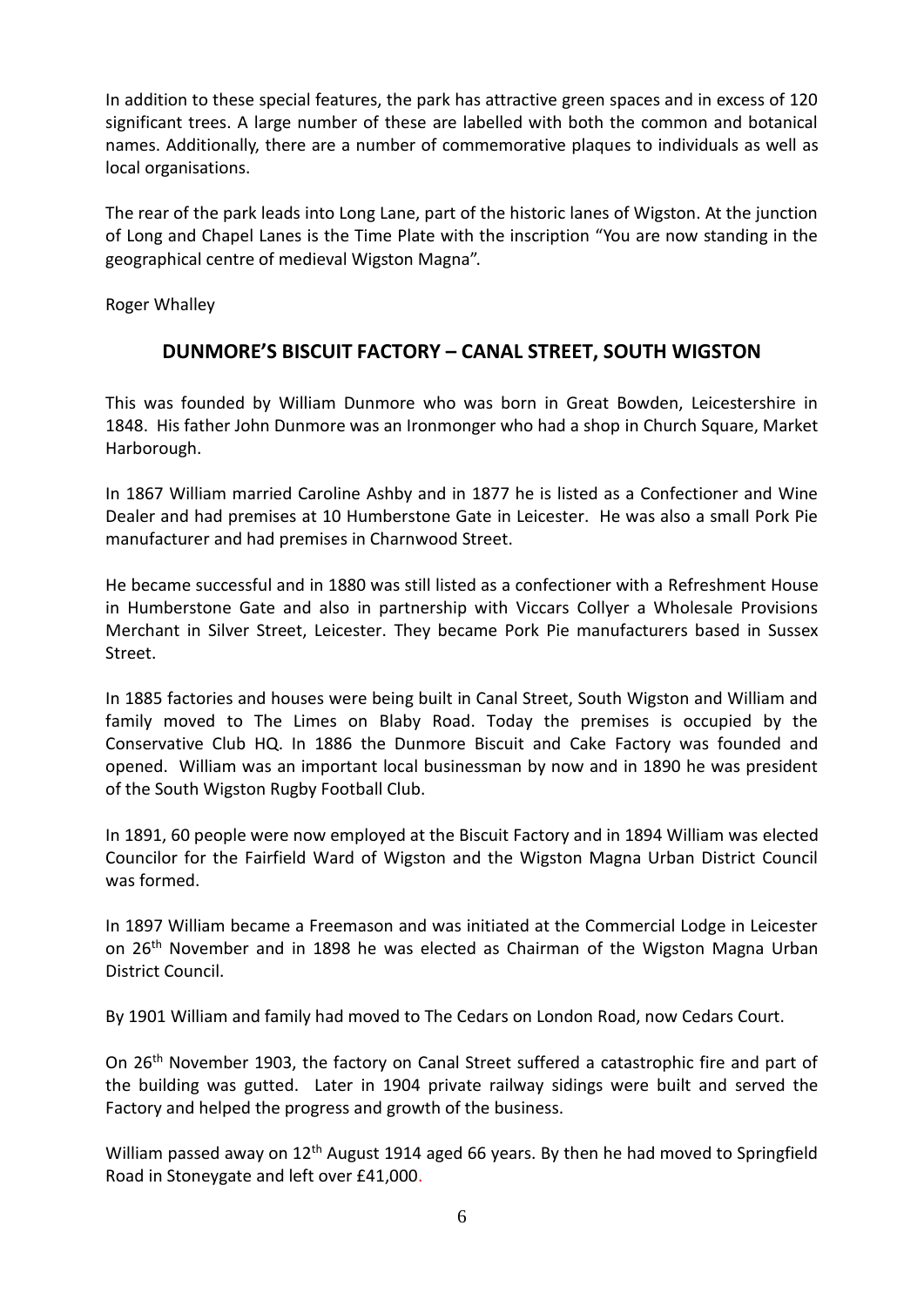During WW1 hooters were placed on the factory roof for air raid warnings.

By 1920's Dunmore's were manufacturing many more specialty biscuit tins and boxes. These items today are now valued collector's items and found on e-bay etc.

In the 1920's Dunmore's built an Open Air Swimming pool for the village and it was next to the Grand Union Canal and the recreational ground at the end of Park Road, as a tribute to their employees lost in WW1. A tablet recording their names stood in the entrance. This pool was very popular in the summers of the 1920's and 30's. Sadly following a nationwide typhoid scare, it fell into disuse and was filled in and demolished in the 1960's.

In 1947 the Factory was extended to the corner of Canal Street and Countesthorpe Road and in 1954 Dunmore's ceased trading and was taken over by Nabisco and in 1965 the Company was liquidated and taken over by United Biscuits and traded as Jacob Bakers.

In 1968 another fire took place at the Factory.

Today Pladis trades on the same site  $-$  it was formed in 2016 and includes the McVitie's Company. Pladis is a fast-growing global snacking company today.

Ailsa Whalley July 2020

### **GRITTAR CLOSE, WIGSTON**

Named after GRITTAR the horse who won the Grand National Race in April 1982.

Grittar Close is part of the extended Cleveland Road development that was built by Jelson Builders in the early 2000's on what was previously part of the Leicester Racecourse Straight Mile based in Oadby. It was marketed as The Furlongs by Jelson – this name was never retained.

The original Leicester Racecourse was based at Victoria Park from 1773 and moved to Oadby in 1883.

On 3<sup>rd</sup> April 1982 nine-year-old Grittar won the Grand National at Aintree Racecourse and was ridden by 48-year-old Dick Saunders who was the oldest jockey to have won the race. Saunders retired after the Race and became the Chairman of the Aintree Stewards.

Grittar was bred and owned by Frank Gilman, a Leicestershire farmer from Morcott. He was bred from Tarama and Grisaille, hence the name Grittar and had racing connections at the Leicester Racecourse. In 1983 Grittar came  $5<sup>th</sup>$  in the Grand National Race and was retired to his owner's base in Leicestershire and died aged 25 years old in 1998.

The houses on this development in Cleveland Road were built around 2003 and fully occupied by 2005.

Roger Whalley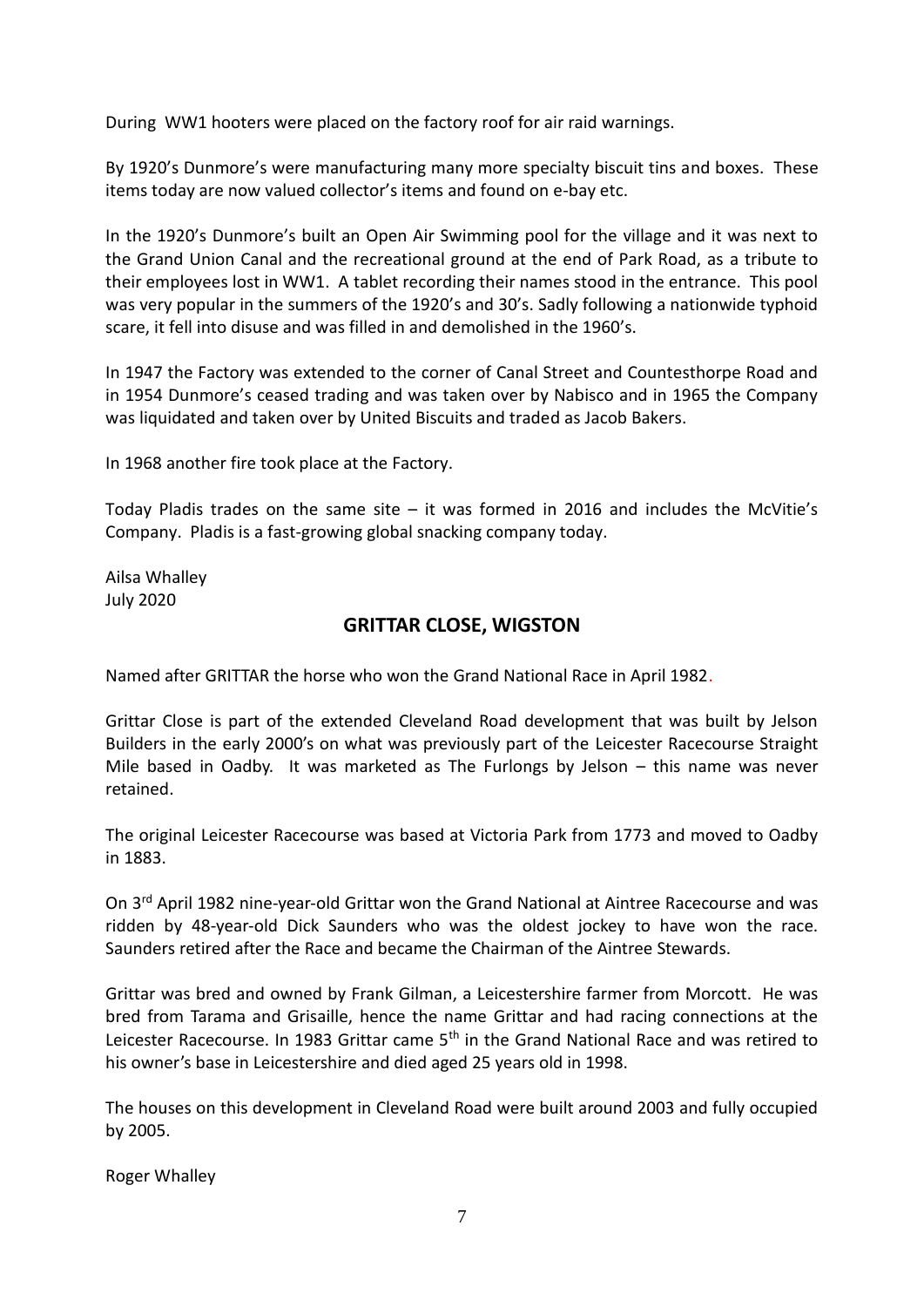### **CONSTITUTIONAL HALL CROSS STREET, WIGSTON MAGNA**

This was set up on  $18<sup>th</sup>$  July 1927 by a Trust Deed – the Trustees were:-Ethel Barnley – wife of Dr Arthur Barnley of Bushloe End Arthur Lee – Hosiery Manufacturer, Spa Lane Phillip Samson – Solicitor's Clerk, Assage House Ernest Broughton – Hosiery Manufacturer, Bull Head Street

The Hall was to be used for the propagation of Conservative and Constitutional principles and for social entertainment and amusement.

The land was given by Lord Castle Stewart and the building was erected by Boulton and Paul who were a major producer of prefabricated buildings at a cost of £1,284 2s 6d and raised by subscriptions and had interest free loans and an advance from a Building Society.

The Hall was a single storey building with mock Tudor framed walls and was surrounded by white painted railings. It was built on land at the bottom of Blunts Lane where Cross Street joined it, and originally there were a number of small cottages on the site. They were there before WW1. The Hall was opened officially on 2<sup>nd</sup> December 1927 and a Grand Bazaar was held for this.

The Hall was a popular venue for Hire for Whist Drives, Concerts, Receptions and Socials and included the use of all the Rooms and covered lighting, crockery and services of a Caretaker. Dances were allowed to be booked from 8pm – midnight for 30 shillings but after midnight it was an extra 10 shillings per hour – these details were from one poster.

Another later poster gives more details of the amenities including the large hall and stage, footlights, ante room and cloakroom plus a well equipped kitchen. Clubs like the local Young Farmers met there and held dances and dinners in the Hall.

The Hall was used by local pop groups as a regular venue for their concerts. One being held by The (New) Opposition who performed there on 5<sup>th</sup> March 1966. John Deacon, of Queen fame was a member of this group and played Bass Guitar. He grew up in Oadby and then went on to study electronics at Chelsea College in London and joined Queen in 1971. Deacon was the Opposition's archivist and kept clippings of their concerts. He spent 4 years with the local Band and joined Queen while in London – the members being impressed with his musical talent and electronic skills.

In the 1970's the Hall was used as a pre Nursery school and run by a Mrs Randle – but this had to close as the building failed to meet Health and Safety Regulations and there was no money to upgrade this.

It would seem the area around the former Constitutional Hall was totally redeveloped in the early 2000's and The Lanes Court development was built – comprising of 15 privately owned flats and occupied from 2009.

Ailsa Whalley July 2020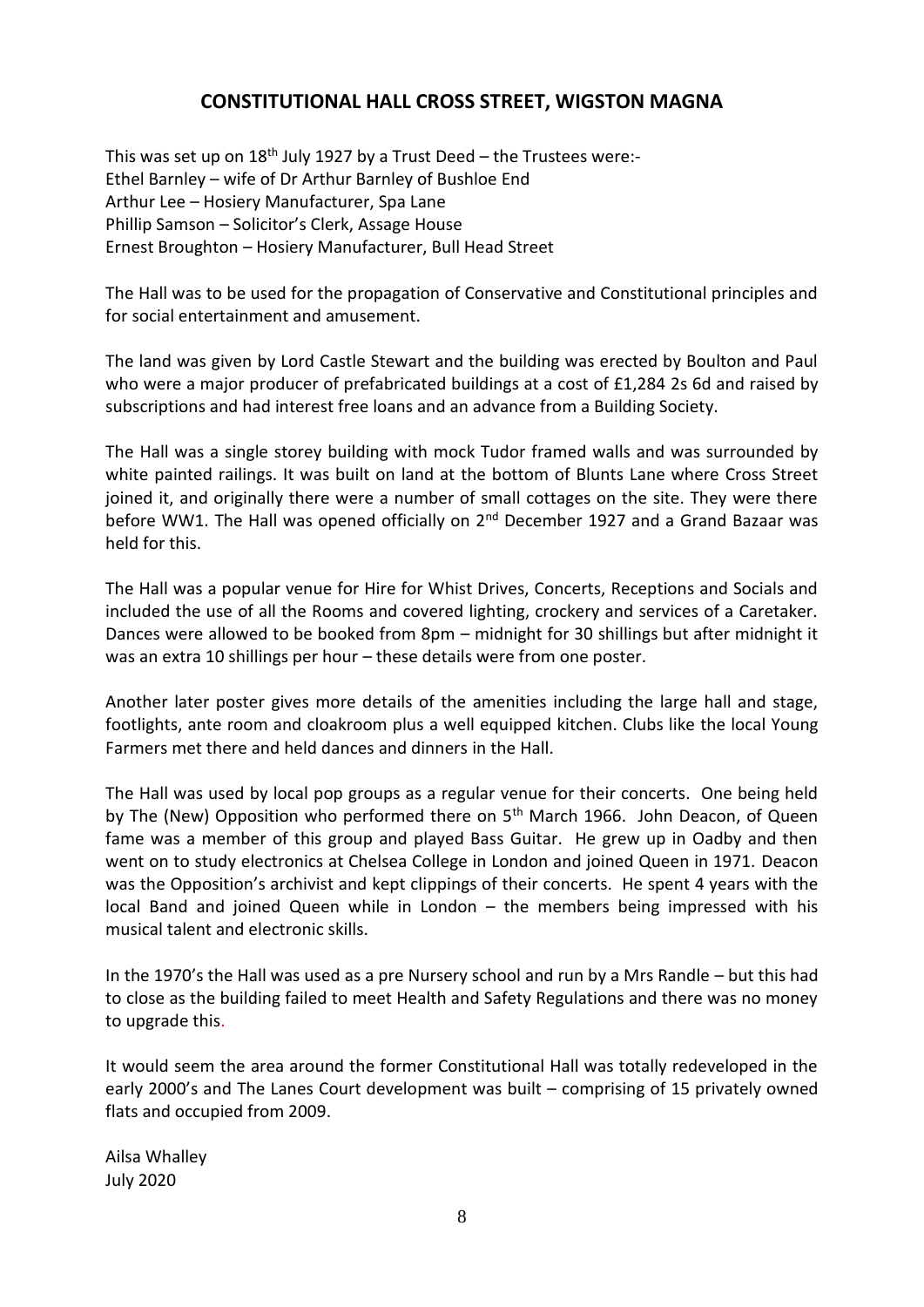### **MILDRED INFO**

### **A connection between a family business of Funeral Directors and a local Wigston Park.**

Frederick Loveless Mildred was born in Sept 1896. Before he was drafted into the First World War he worked as a carpenter, joiner and funeral furnisher in South Wigston for the family firm of Oldershaw Brothers in Canal Street. This site has now been recently redeveloped and is now called Isabella Court with a small selection of housing there.

In Dec 1915 he married Phoebe Louisa Wormleighton from Blaby. She was born in 1891.

In 1919 and on his return from the War he decided to start his own business from his home in Leopold Street in South Wigston. His knowledge and skills with wood allowed him to make windows, doors, furniture and coffins easily and he also undertook cart repairs etc.

Over the years his family and business expanded, and he built several houses on Saffron Road in South Wigston. He turned one into his family home and another into an office and work area.

In the late 1930's Frederick's 3 sons joined the business. Ron as a joiner, Dennis as a bricklayer and Fred (Freddy) as the plumber. The company continued to grow throughout World War 2, even when Ron and Dennis were away at War.

After World War 2, Frederick and his sons formed F. L. Mildred and Sons Ltd. Co and the name continues today .

In 1958 Frederick passed away aged 62 and the company was left to his sons. Soon afterwards Ron, Dennis and Freddy purchased the small funeral directors and joiners in Wigston Magna called Garratt Brothers and based in Victoria Street. They refurbished the property and renamed it F.L. Mildred and Sons Ltd.

Along with the opening of their second funeral home they also expanded the property on the Saffron Road, called Westview and included a dedicated Chapel of Rest so families could visit their loved ones in peace.

Today this property is now known as Westview Care Home on the Saffron Road.

In the late 1960's the third generation of the Mildred family joined the family business – Keith, Edward, Alan and Trevor. The company really expanded and grew in reputation in the funeral business.

By this time Frederick's wife, Phoebe had passed away in Feb 1969 and was a resident in the Lawn Nursing Home, 312 London Road, Leicester. She left £4,570.

The Mildred family purchased Joseph Swift (Funeral Directors) Ltd in the early 1970's, West End Funeral Company in 1984 and W. Heighton and Sons in 1988.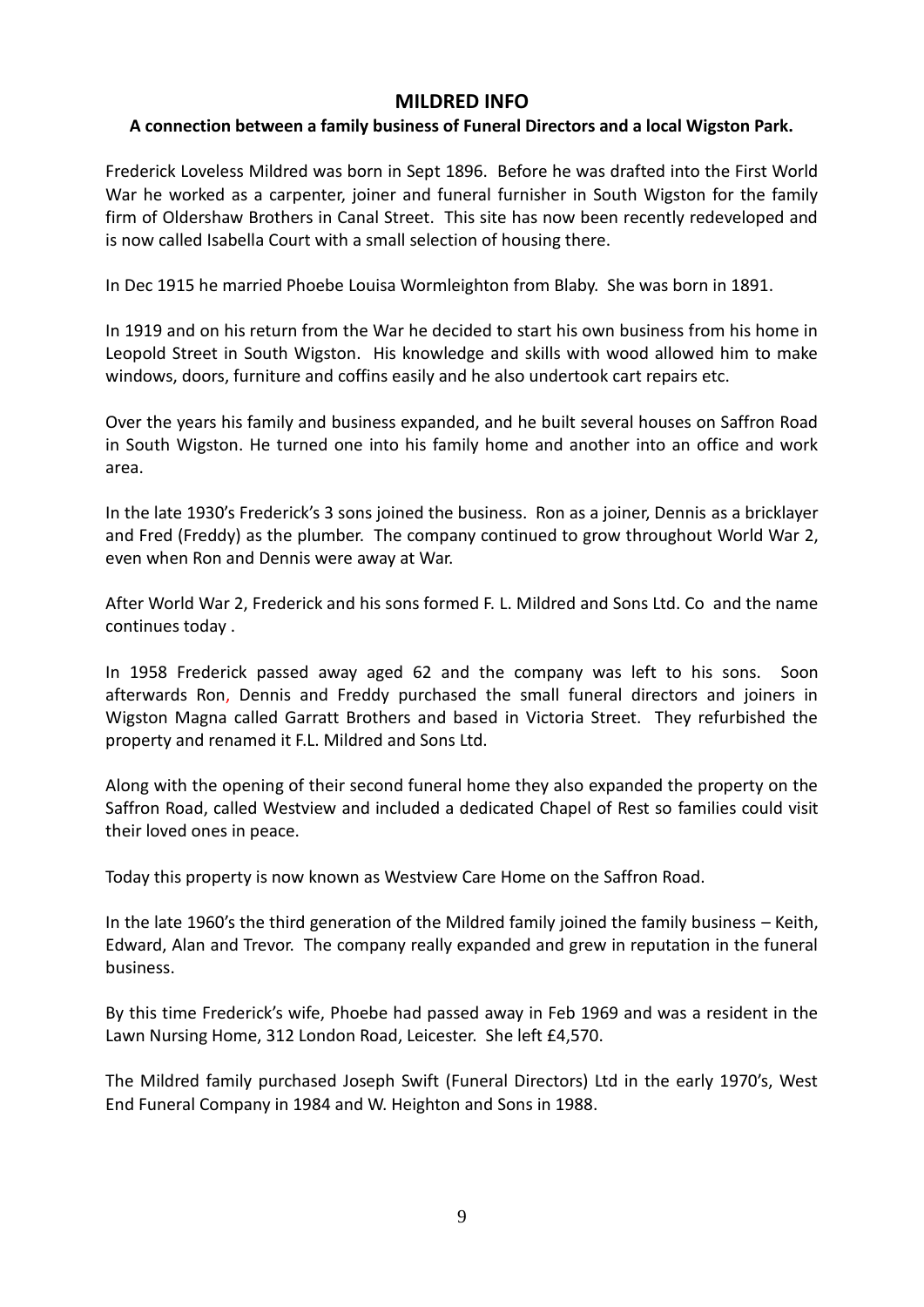They needed to purchase larger premises and the former home of William Gunning, Chief Clerk to the Wigston Urban District Council in the 1950's and 60's. William Gunning passed away in January 1985.

This is where there is the link to the local park in Wigston – the park is on the Fairfield Estate in South Wigston and was named The William Gunning Park when the Estate was built in the early 1960's and situated just off and behind Gloucester Crescent and the small parade of shops.

William Gunning's former home on 129 Leicester Road, Wigston Magna needed work doing to it to provide all the facilities required to make it into a warm and welcoming funeral home. It was opened in the late 1980's where it is today.

By the 1990's Ron had passed away and only 5 members of the Mildred family were left to take care of the family business. There were no members of the 4<sup>th</sup> generation to join the business, so they turned to Dignity Funerals who now provide the same quality funeral services and continue with the Mildred name and legacy today.

References - F.L. Mildred Website, Kelly's Directories, Find a Will, FreeBMD, Internet searches.

Undertaker and Star and Garter Pub connections.

There have been rumours that there was an Undertaker who worked and resided behind the Star and Garter Pub. It has been mentioned that it might have been one of the Garratt family members. There was a small outbuilding where the horse drawn hearse was kept and pre burial bodies were kept in the cellar of the Pub where it is said there are still Mortuary slabs.

There are several recorded inquests held at the Star and Garter through to the late 1800's and the Coroner would expect the Jury to be able to examine the deceased, so possibly a Mortuary House existed on the premises. Apparently, many inns used cold stores for this purpose. It is possible that the Star and Garter pub was used for this funeral side of their business as Henry Garratt lived close by at No 12 Victoria Street – Kelly's Directory 1908. There are no positive references to clarify this connection.

Ailsa Whalley

#### **MEMORY SNIPPETS OF WIGSTON**

My sister Margaret was in the Land army during the Second World War. At the end of the war she had been working on a farm near to Melton Mowbray and sent her bike home by rail. Her boyfriend took me up to Wigston South Station late one evening to collect it. After nearly 6 years of blackout I found it really wonderful to see South Wigston all lit up – albeit by Gas Light.

Brenda Kind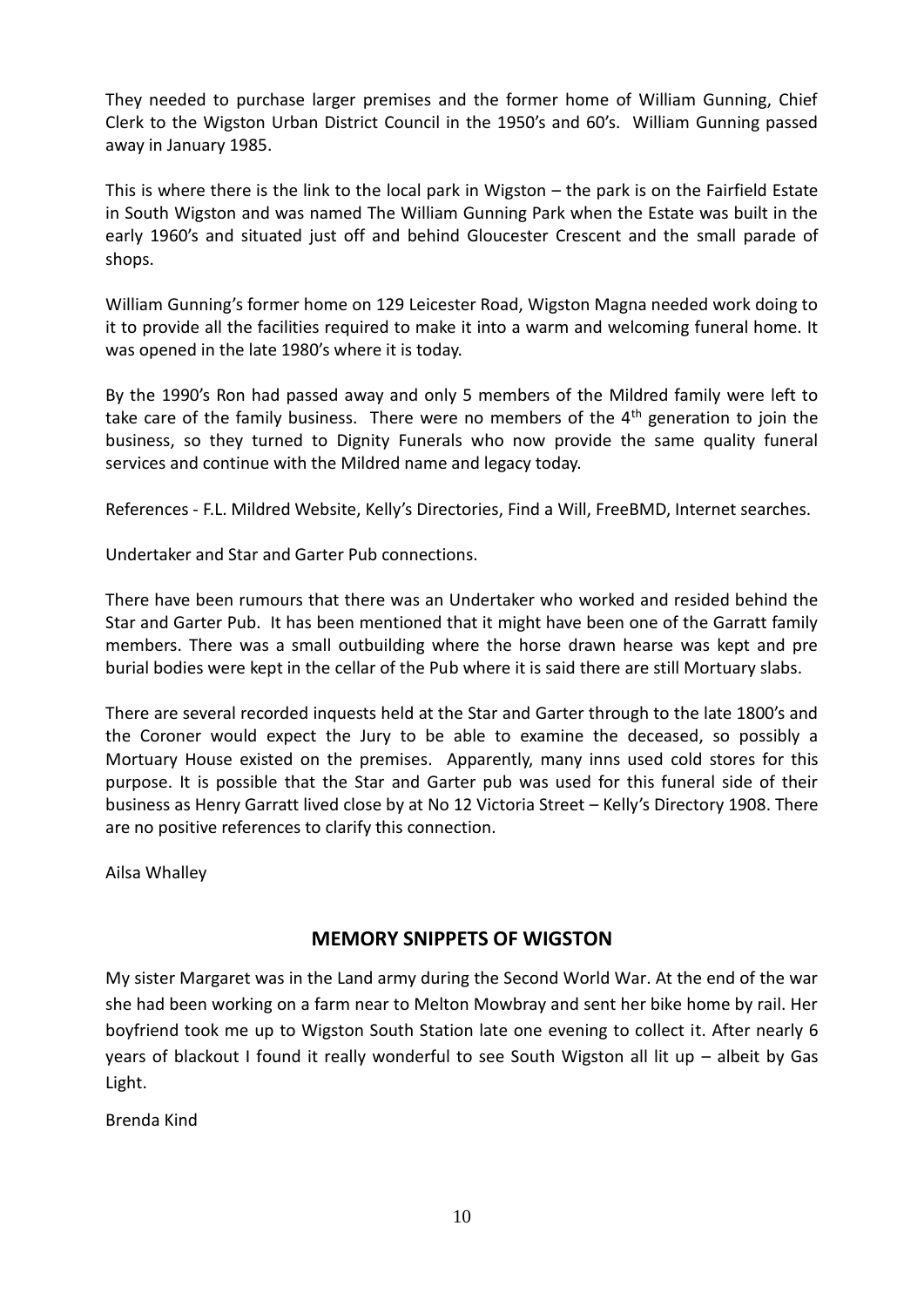My earliest recollections of Wigston were after my Grandad died and I went to stay for weekends, on a regular basis, with my Grandma. She lived on Stonesby Avenue near to Goldhill and the railway bridge which 'divided' Wigston from Leicester. Sometimes we would walk over the bridge ( no footbridge! ) to buy sweets from Forryan's shop and then cross the road to Bailey's farm to feed the ducks, waving to the train drivers as we made our way back across the bridge. When I was older, I would go for bike rides with my Uncle through Wigston and the surrounding countryside to Wistow.

Years later when I met my future husband I remember going with my Grandma to Shipps, in Bell Street, to buy him a dressing-gown for Christmas!

I was married in 1968 and moved to Mansfield shortly after. I came back to Leicester in 1971 before moving, with my husband and three young children, to the Meadows estate in Wigston in 1977. At the time the estate, as I recollect, only extended up Kelmarsh Avenue as far as Sywell Drive but over the years became the estate we see today.

It was a thriving estate with lots of young families and a good community spirit. There was the Meadows Tuesday Club, a group for ladies of all ages, with speakers and organised outings. One such outing was to the Museum that Duncan Lucas had set up on his farm on Newton Lane, forerunner of the Greater Wigston Historical Society which was founded in 1980.

Friendships formed through the Tuesday Club resulted in a baby-sitting circle being created. Based on earning points rather than payment it meant mums and dads could enjoy a welldeserved night out without it proving too costly.

Parents also proved to be enthusiastic members of the Parent - Teacher Group raising much needed money for school funds, organizing annual summer fetes/fairs, discos for both children and parents alike and other events.

Brownie Packs were very popular at this time and waiting lists to join were very long. Girls were eligible to join Brownies at the age of seven and stayed until age ten before going on to Girl Guides. Due to the long waiting list some girls would miss out, being too old by the time they reached the top of the list. Myself and two friends decided that the Meadows needed its own Brownie Pack and so with the help of a wonderful lady called Joyce Crawshaw, who I think was the Division Commissioner for Wigston at the time, we started the 7th Wigston Brownies. I was Brown Owl, Sonia Shepherd was Tawny Owl and Jill Creasey was Snowy Owl. I had led the pack for over fifteen years when I left to pursue other things and another friend, Linda Daniel, took on the role of Brown Owl. Over the years I have kept in touch with Joyce who is now well into her nineties and lives in Australia. Sadly, the 7th Wigston Brownies is no longer in existence.

We as a family considered ourselves fortunate to live in Wigston with its variety of shops and local amenities especially as they were within walking distance.

Who remembers the delicious smell coming from the Oven Door, the Aladdin's cave that was Forryan's toy shop, Roy's Sports, the Three Sisters, shoes and repairs from Holyoaks and the Indoor Market with its 'pick and mix' sweet selection?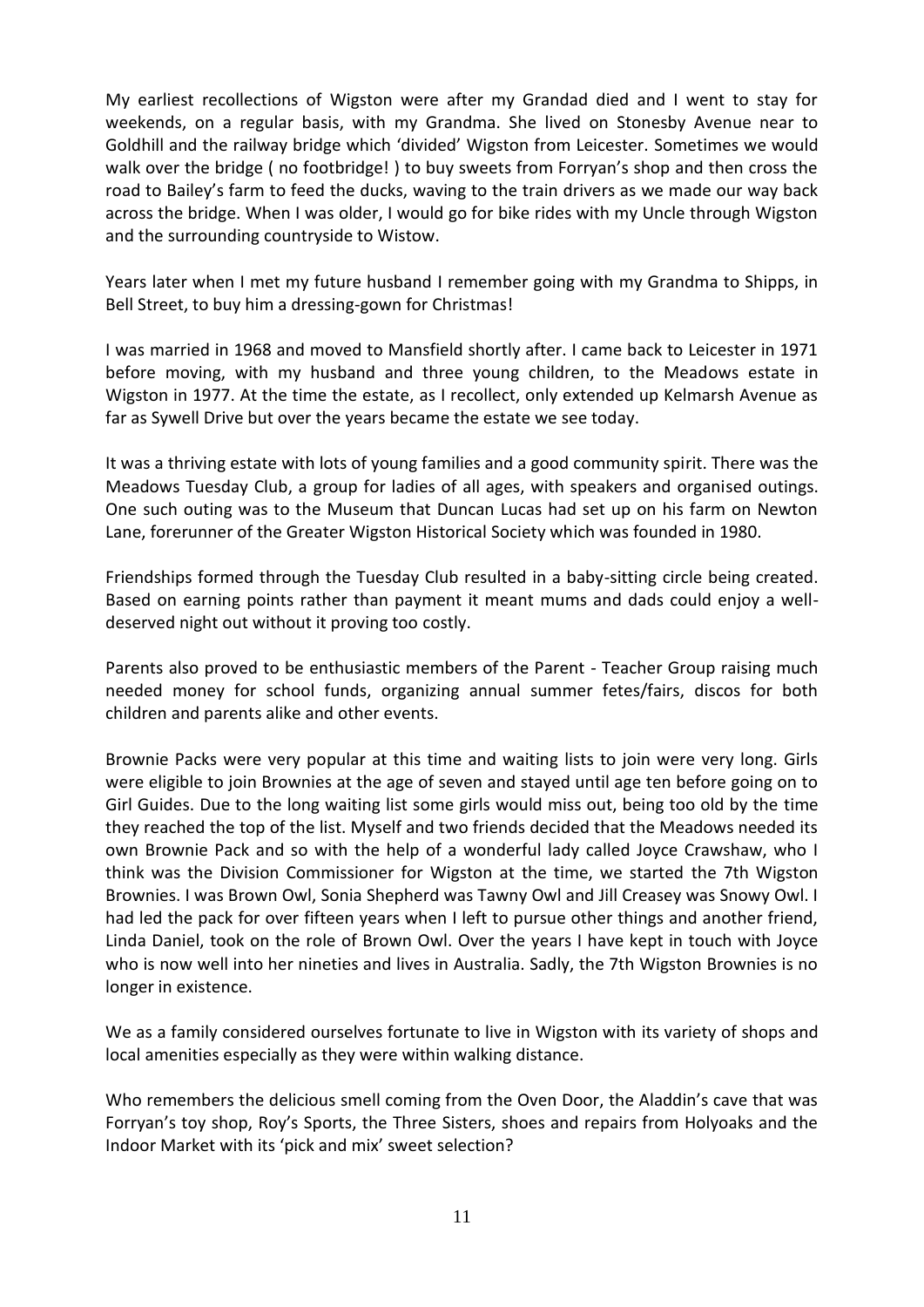My children well remember the Friday night dash to the local library to get books to help with homework before they all went out on loan! They also remember that some weekends, as a special treat, we would go swimming at Wigston Pool or join the queue to see the latest blockbuster at the Magna Cinema.

Fast forward forty years and Wigston has expanded and changed beyond anything we could have imagined all those years ago, but I still consider myself fortunate to be a resident of Wigston.

Margaret Gee

### **WIGGY'S CHILD - BROMLEY'S BUS**

The "navigation" pub at Kilby bridge, known to local people simply as "the bridge" was a favourite venue for a summer evening walk from Wigston. Walking over the fields with father, into Cooks lane where the dog roses grew in profusion in the hedgerows, we would turn right into the little lane, hedges high on both sides, down to the railway gates. Climbing over the gates, keeping a watchful eye on the signals, we crossed the railway lines into the field beyond, over the canal bridge, climbed the stile onto the towpath and along to Kilby bridge. There to await Bromley's 'bus for the journey back to Wigston. Summer and winter, Freddie Bromley's bus plied between Fleckney and Wigston, turning round on the "Horse and Trumpet" car park on Sundays; on weekdays he continued into Leicester. Mrs. Bromley, leather bag slung over her shoulder, collected the fares.

Starting from Fleckney through to Kilby, opening the field gates and shifting the odd cow from the road (on dark nights, one of the more agile passengers would perform this service) into Kilby village to pause outside "the Dog and Gun", "the Black Swan" stood on the opposite side, down the road a bit. There were no bus stops as such, folk stood on the path, at farm gates or wherever and were picked up. Regular passengers were greeted by name, strangers wished "a good evening" as they boarded the bus.

On arrival at "the navigation", the swing doors into the passage would fly open and a stentorian shout of "Bromley's 'ere" echoed round the pub, and there would be an exodus from the "snug" and the "smoking room" for the trip back to Wigston. Many a tale can be told about fog-bound nights when passengers walked in front of the bus to guide it along the route. Despite icy roads and snowdrifts, Bromley's bus usually turned up.

In the early 'thirties, visiting a country pub was not without its hazards; ladies wishing to use the facilities were provided with a flashlight to find their way through the garden or down the yard. It was usual to go in a group, only the brave or foolhardy ventured alone. There were no lights or flush toilets, just a long boxed in construction with a central aperture and newspaper thoughtfully provided alongside. (the ink didn't rub off like it does today). Sometimes you were confronted with a "double-header" where you could sit companionably side by side if you so wished!

One memorable night, as we waited our turn, a strangled shriek came from within. "what's up?" we yelled. Aunty appeared, pink silk directoire's gleaming in the flashlight's beam. Something had suddenly shot past her as she was about to sit down! We all decided there and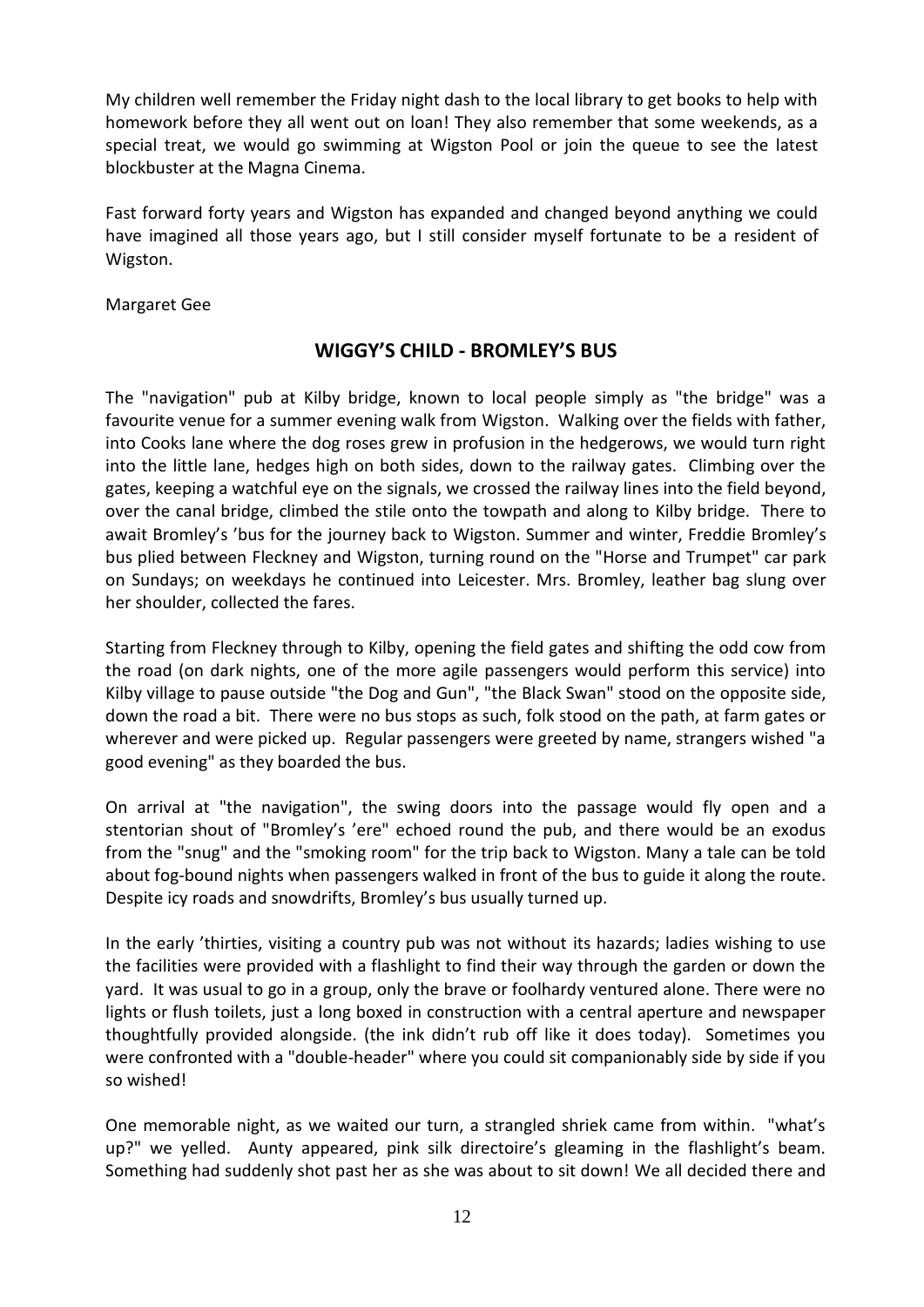then we could wait until we got home, after all, Bromley's bus was due. Back indoors, our predicament was the cause of much hilarity among the company. "are they do gerrin at night, they're more frit at you, yer know," said one old chap sitting in the corner. Maybe so, when some 'thing' erupts out of the darkness, scratching and scuffling, and you are in a vulnerable position, you don't feel inclined to debate the point!

Doreen Boulter

## **NOTES ON WIGSTON'S LUNATIC ASYLUMS By Jean Dann 2018**

Blunts Asylum 1810 (John Blunt) J B Surgeon proprietor.

Advert - John Blunt Wigston House 25.5.1818 Leicester Chronicle (similar advert 10.4.1815 Leicester Journal).

John Blunt Surgeon (at some point later in life he became a member of the Society of Friends (Quaker) died Wigston 1826 (born 1782) established the asylum. Death duties £447 Ann Blunt. Marriage licence to Ann Tebbutt 7.10.1818 He was 36.

Changed to Burgess' Insane Asylum Feb 1827 (previously established by John Blunt 20 years ago) Joshua Burgess.

Marriage between the only daughter of Mr Blunt to Mr Bowmar surgeon at Wigston 28.5.1829.

December 1834 the late John Blunt's daughter died in Wigston but the local clergyman refused to bury her as she had not been baptised in accordance with the C of E she had to be taken to a 'Friends' burying ground at Castle Donnington.

Thomas Edward Blunt surgeon (nephew of John Blunt) granted a license to run the Asylum March 1837 and 1848 appears to be a land agent too. Married to Martha Ward (member of Wigston's Ward family). Martha died 14.10.1879 following a short illness.

Wigston Grove Lunatic Asylum Joshua Burgess 1837.

Joshua Burgess candidate for churchwarden 1839 with Capt. Badderley from Wigston Hall.

Wigston Sanatorium run by Joshua Burgess 1840.

1841 census Joshua Burgess Lunatic Asylum Wigston resident surgeon (born 1795 age 48) just says Lunatic Asylum Wigston (nearest on the register Mill Hill cottages).

Advert by Thomas Robinson who says he has been Assistant to Mr Blunt and Superintendent at his Lunatic Asylum for the past 15 months 28.1.1848 (Also a pupil of Mr Bowmar).

Advert 1847/48 Lunatic Asylum more patients required Mr Blunt.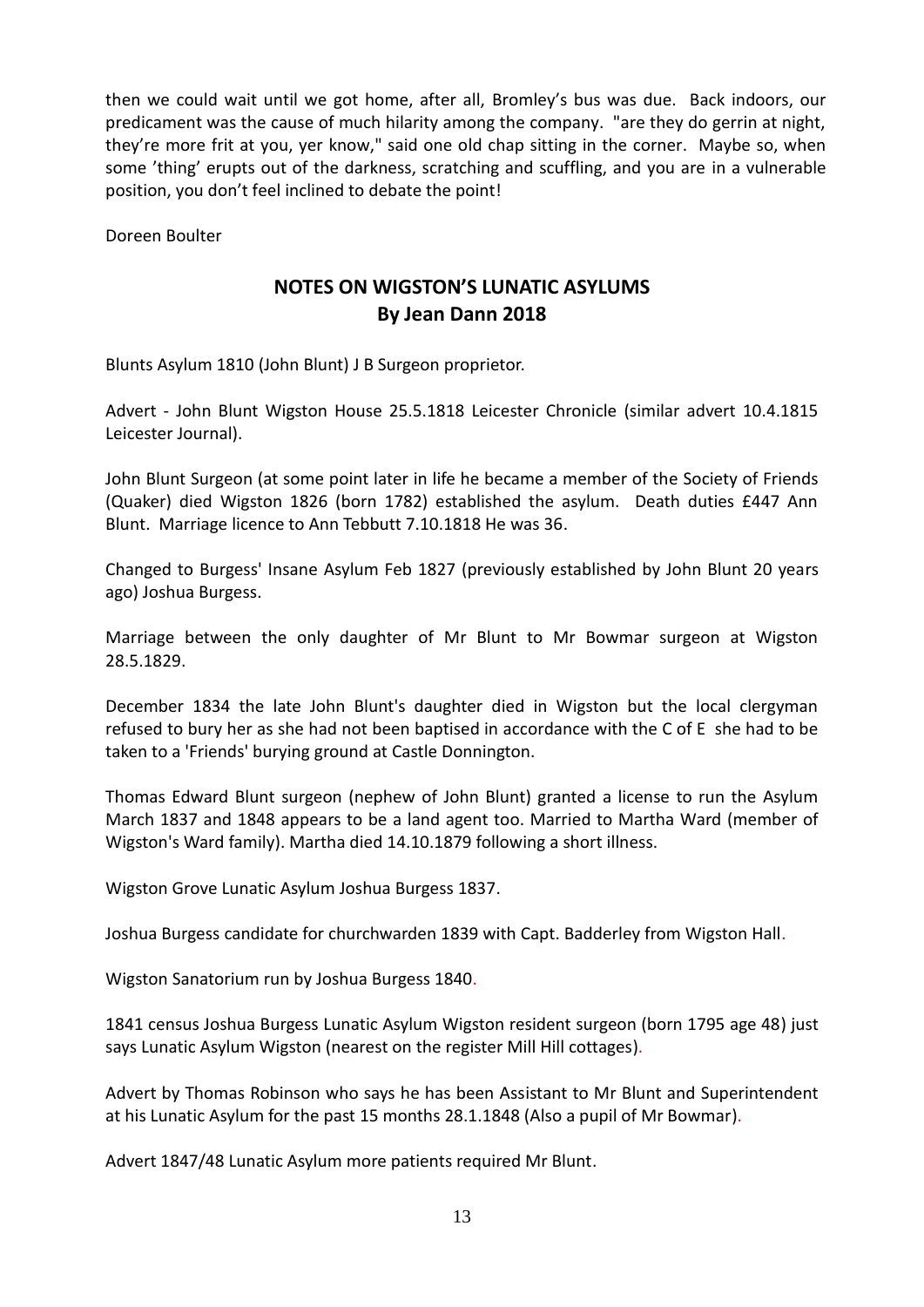Census - Thomas Edward Blunt 1841 Moat Street near to the corner of Newgate End 1851 Moat Street. Died 1858.

Thomas Edward Blunt executor to the will of William Pochin 17.5.1850.

Census -1851 the Asylum Charles Smith Bompos Superintendent (house name Mr T Blunts Surgeon Asylum) Newgate End also on the census a yard called Mr Blunts Surgeons Yard Newgate End. (I am unable to find the Asylum in the 1841 census Newgate End).

Census 1851 - Mrs Ann Blunt widow of John Blunt with servant in a separate house Newgate End. Died in her 74th year Mrs Blunt widow of Mr John Blunt of Wigston at Husband Bosworth Grange 6.10.1859 (Leicester Mercury).

1845 an application was received from a Mr Benefield of Wigston keeper of a private asylum in Wigston. He states that his house is newly fitted out for patients his application was refused.

License granted to John Ewins Bennett of Wigston for his private asylum 1845 (married to Rebecca Blunt 1842 - Thomas Edward Blunt's daughter). In the 1851 census the couple are living Farm Lodge Husbands Bosworth (John is a farmer).

Yearly renewal of license Blunt's asylum Oct 1850 and (Oct 1851 15 female 3 males).

9.11.1852 part selling up of the Wigston Asylum (present occupier leaving) including household furniture, phaeton, gig and harness, beds and bedding, furniture, cart, tables, chairs etc Leicester Mercury.

14.11.1853 Thomas Edward Blunt medical officer of the Wigston District Blaby Union. Leicester Chronicle.

A part of the 'Lanes' system in Wigston has the name of Blunts Lane.

NB the above information taken from newspaper articles/adverts either The Leicester Mercury or Leicester Journal between 1800-1900. Census and marriage information from 'Find My Past'.

Jean Dann

#### **OLD WIGSTON NAMES**

I was wondering if anyone could help with a bit of research into two old Wigston Names. The two names are VANN and PAWLEY. These names were an integral part of old Wigston life but have since disappeared from the Village. Does anyone know of family or friends who are related to either of these names and can supply us with background information?

If so, please let me know so I can have a chat with them.

Thanks, Mike Forryan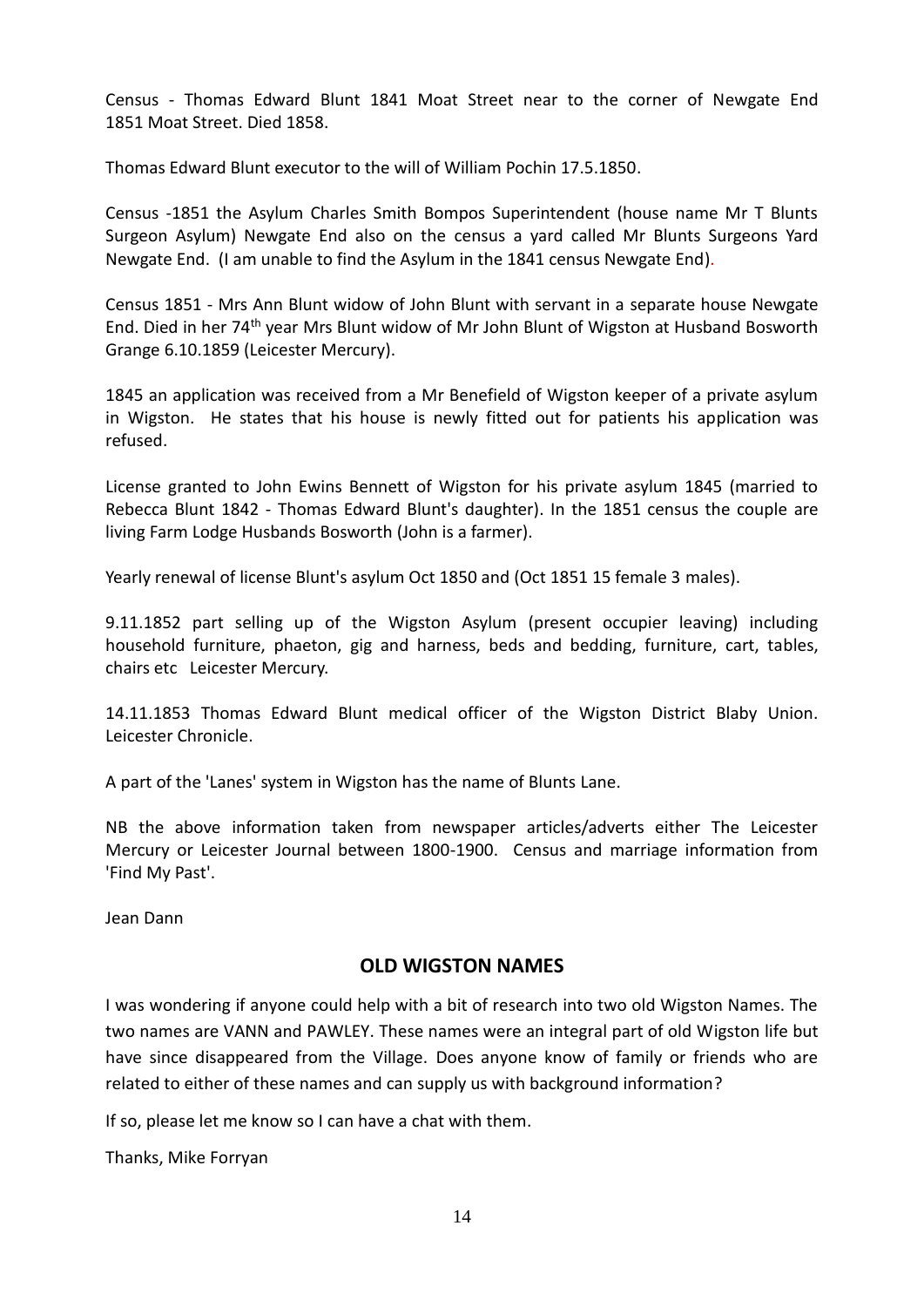### **WIGSTON FRAMEWORK KNITTERS MUSEUM-UPDATE**

Following the Prime Minister's announcement on the evening of Monday  $16<sup>th</sup>$  March 2020, that due to Covid 19 people should stay at home, avoid social contact, stop nonessential travel and avoid pubs, clubs and bars, the Framework Knitters Museum closed. This announcement which was guidance at the time became law after a further announcement on Monday 23rd March which placed the Country in lockdown.

Our intention to reopen the Museum after Saturday 4<sup>th</sup> July when most of the Country's lockdown was eased was thwarted when Leicester City and its conurbations entered an extended period of restrictions. We were finally able to reopen on Sunday 9<sup>th</sup> August with Covid Secure measures in place.

During the enforced period of closure when the Museum was closed to the public, a limited number of volunteer staff who were fortunately not shielding or isolating continued to visit for essential maintenance. To better enhance the experience for visitors several items on the site have been repaired or replaced. Amongst the parts of the building to receive attention were the wooden garden bench seats which have been retreated. The sign at the front east side of the building which was rotten has now been replaced and the troublesome rear door to the laundry and toilet now opens and closes properly.

The gardeners have been remarkably busy with reduced numbers and have done a splendid job. It is such a pity that visitors were unable to see the fruits of their labours during spring and early summer when the Victorian Garden was at its best. Personally, I believe that a walk around the garden is essential when visiting the Museum. In 2021 we hope to be on the list for the National Garden Scheme (NGS). For those not aware the NGS encourage the opening of private gardens to the public for a nominal admission fee with proceeds going to charity. To qualify for the scheme and to maintain access for the disabled, the hedges around the garden received drastic pruning in July. The gardens now continue to be wheelchair friendly.

The Museum needs to be future proofed and for this reason volunteers who have the aptitude are learning to operate the frames. This takes time to be competent and to be able to demonstrate to the public takes several months.

The five months of closure has had a detrimental impact on the finances of the Museum. Visitors are essential to provide the cash flow which is much needed. Unfortunately, we were unable to secure any government or local authority community grants. This was not for the lack of trying. So, we do need visitors to get the Museum back on its feet.

Visitor numbers are down since reopening. This is not unexpected. Anyone who was planning to visit and didn't missed jam scones with their tea and coffee on the last three Sunday afternoons. A real treat!

We still have a quantity of genuine Royal Sandringham picture cards for sale together with other publications. These are very reasonably priced and available in the Yarn Room reception area.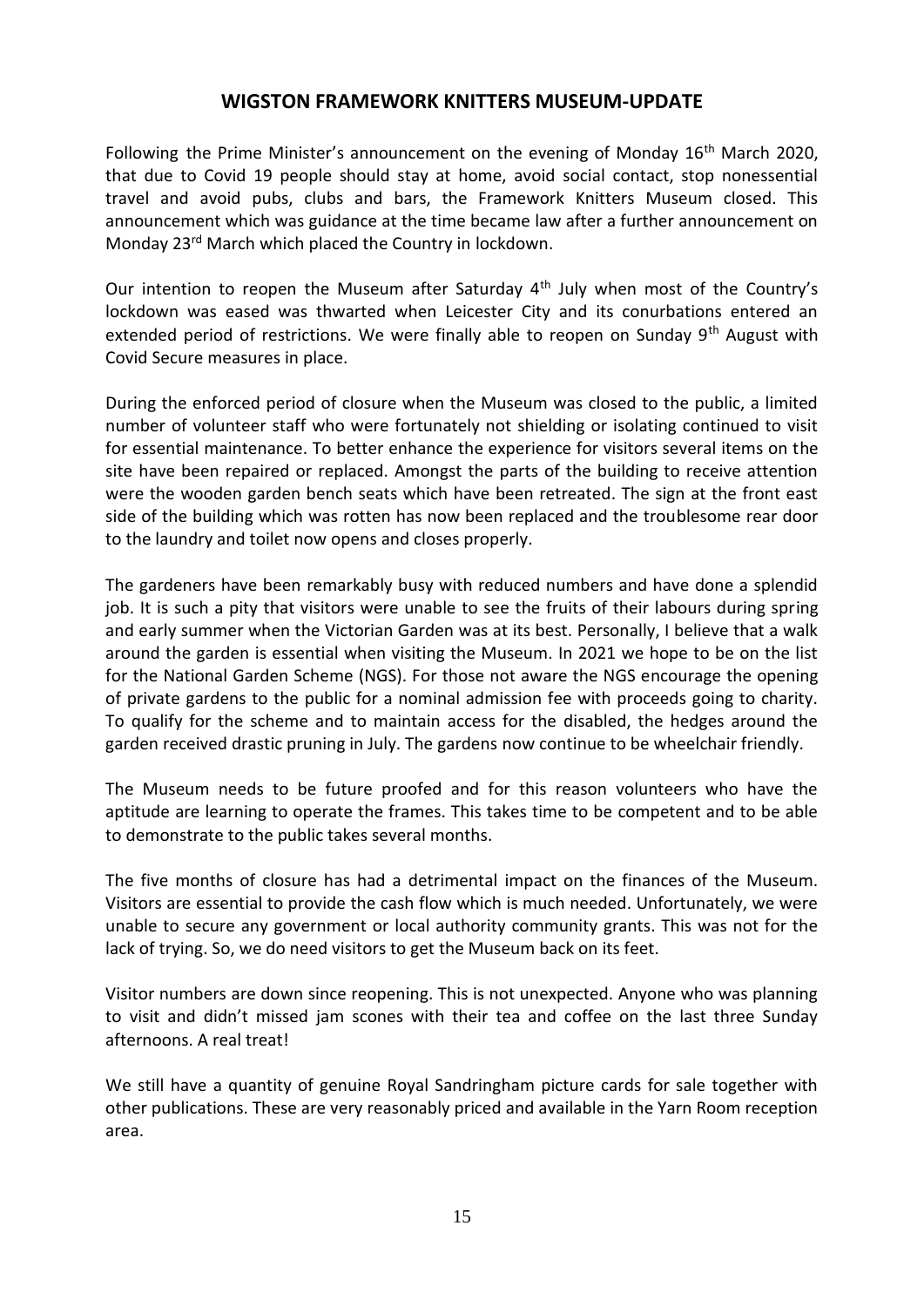The Museum still needs more volunteers to assist with a variety of tasks. This includes visitor reception, guiding, dusting, basic maintenance, refreshments and gardening. Anyone interested should contact the Museum. Details are on the website: **http://wigstonframeworkknitters.org.uk** Please visit us and support your local Museum.

Neil Hancock

## **NEW GHWS PUBLICATIONS BY THE TIME YOU READ THIS THE SECOND EDITION OF "WINDOW ON THE PAST" SHOULD BE AVAILABLE – CHECK THE WEBSITE www.wigstonhistoricalsociety.co.uk/Book-Publications.html**

# **ALL THE FOLLOWING PUBLICATIONS ARE AVAILABLE AT THE HERITAGE CENTRE OR BY POST FROM THE WEBSITE**

## "**WIGSTON – WINDOW ON THE PAST"**

FIRST IN A SERIES OF HISTORICAL WIGSTON BOOKS NOW AVAILABLE CONTAINING ARTICLES ON PEOPLE, BUSINESSES, PLACES, LISTED AND SIGNIFICANT BUILDINGS & MORE **£5 PER COPY**



# **A5 SIZE - 84 PAGES ONLY £5 PER COPY "MADE IN WIGSTON"**

TWO REFLECTIONS OF GROWING UP IN WIGSTON FROM 1943-1969 BY JOHN & STEPHEN MARQUIS

**A5 SIZE, 109 PAGES - £7.99 PER COPY**

## **WIGSTON HISTORICAL DVD 4 "FROM FIELDS TO A TOWN" THE DEVELOPMENT OF SOUTH WIGSTON**

THE FOURTH IN OUR SERIES OF HISTORICAL DVDS ABOUT

WIGSTON, THIS TIME FOLLOWING THE DEVELOPMENT OF SOUTH WIGSTON IN PHOTOGRAPHS AND MAPS, AGAIN NARRATED BY DAVE ANDREWS OF BBC RADIO LEICESTER

## **APPROX 60 MINUTES RUNNING TIME - £10 PER COPY**



# **"CHAMPION OF THE PEOPLE" A5 SIZE, 150 PAGES - £8.00 PER COPY**

UPDATED EDITION 2 OF THE BIOGRAPHY OF ORSON WRIGHT, THE BUILDER OF SOUTH WIGSTON AND MUCH MORE….. SINCE THE PUBLICATION OF THE FIRST EDITION IN 2013 RESEARCH HAS CONTINUED, AND THIS SECOND UPDATED EDITION CONTAINS MUCH MORE INFORMATION ON ORSON AND HIS BUSINESSES, HIS CHILDREN, AS WELL AS PREVIOUSLY UNSEEN HOUSE AND FAMILY PHOTOGRAPHS.



"FROM FIELDS TO A TOWN"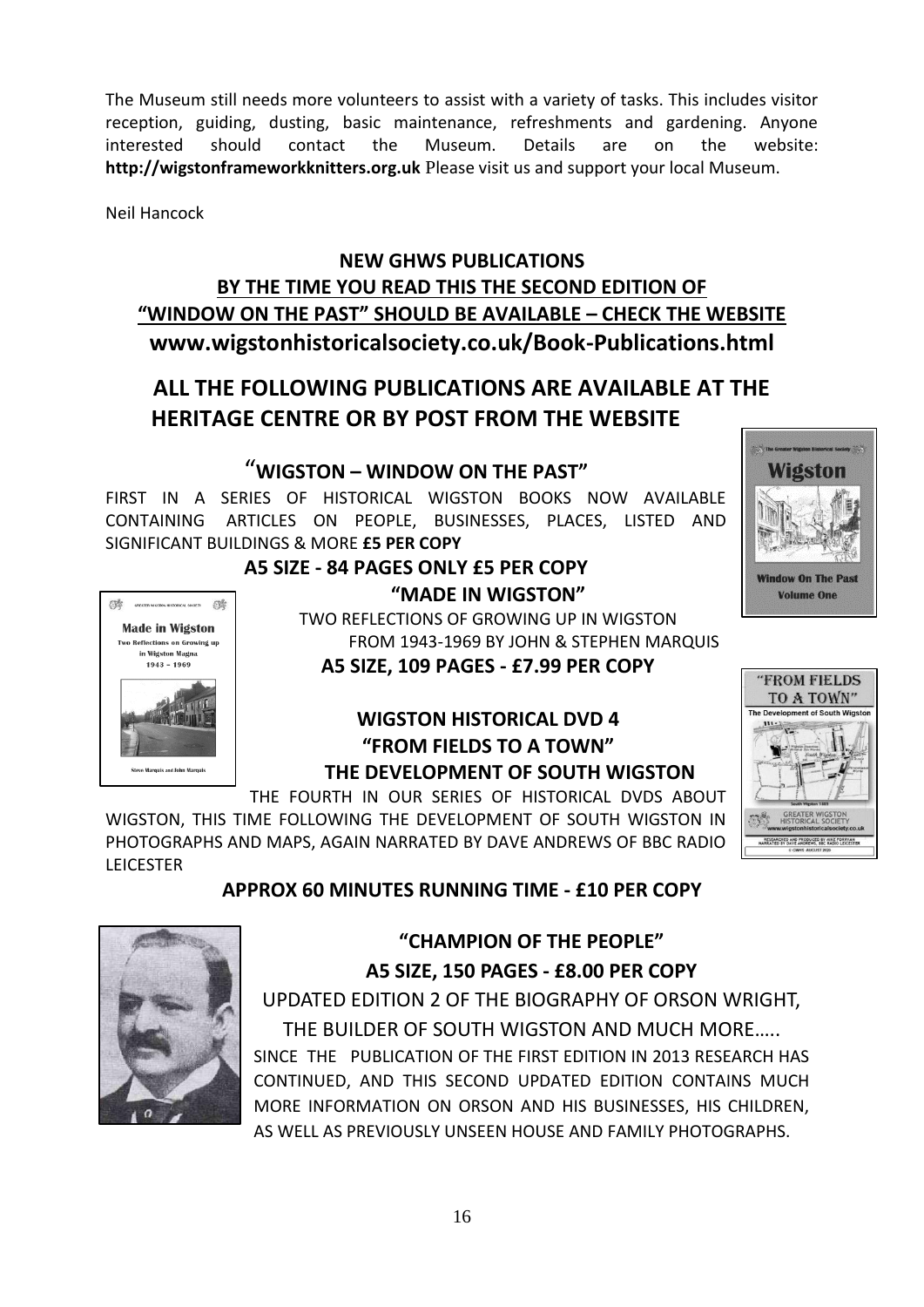## **TWO STEEPLES HOSIERY FACTORY – Connections with Ambrose Lee and family.**

1824 Ambrose was born in Wigston on  $24<sup>th</sup>$  May – son of Edward Lee a hosier.

1827 Ambrose married Fanny Tabberer at All Saints Church in Wigston on 23<sup>rd</sup> December. Her father, William was a grazier and landlord of the Bell Inn in Bell Street.

1851 Ambrose and family are living in 19 Bell Street and he is listed as a trimmer and dyer and Fanny is a streamstress and they had a daughter, Ann. Next to the Lees lived Edward Holyoak a 48 year old Hosiery Manufacturer and dyer who employed 120 people.

1861 Ambrose and Fanny have 3 more children, a son Edward and 2 more daughters, Rhoda Elizabeth and Mary Helen. Rhoda being named after Edward Holyoake's wife who was related to Ambrose. Ambrose is listed as a manufacturer of children's socks.

At this time Edward Holyoak retired from his Hosiery business and becomes a farmer and grazier and moves to Bushloe End and lives next door to the Owston family of Bushloe House – now the Oadby and Wigston Council Offices.

1871 sees Ambrose as a Master Manufacturer employing 56 people and living in Bell Street, but also of Leicester Road suggesting a factory was now established there.

1877 Edward Lee, Ambrose's son has married Sarah and working for his father as a warehouseman.

1879 The Star and Garter Pub was built – very close to the Factory site on the Leicester Road.

1881 Edward and family are living in Gladstone Street and he is described as a Sock Manufacturer and his father is living in Bell Street and employs 87 people.

Between 1881 and 1891 Ambrose retired and moved to his home in Aylestone Lane called Homefield – this site is now occupied by the Curtis Weston Retirement Home. His wife fanny died on  $2<sup>nd</sup>$  April 1887 and by 1891 Census, Ambrose was 66 and was living there with his 2 daughters, Ann and Augusta.

The family business expanded with Edward in charge and Thomas Henry Glenn, son of a local grocer and Tallow chandler joined him in a partnership and traded as Lee and Glenn and now moved into the family home in Bell Street which was then used for offices and storage. They later moved to the factory premises on Leicester Road and sold the Bell Street site to John Daykin Broughton.

The 2 partners moved their family homes out of Wigston, Edward to Kibworth and to various houses, The Paddock, Merton House and The Lodge and Thomas Glenn to 60 New Walk in Leicester.

1903 sees the formation of the Two Steeples Ltd Company by E.W. Lee and T.H. Glenn and directors were E.W. Lee and his sons Arthur T.A. Lee and George F. Lee.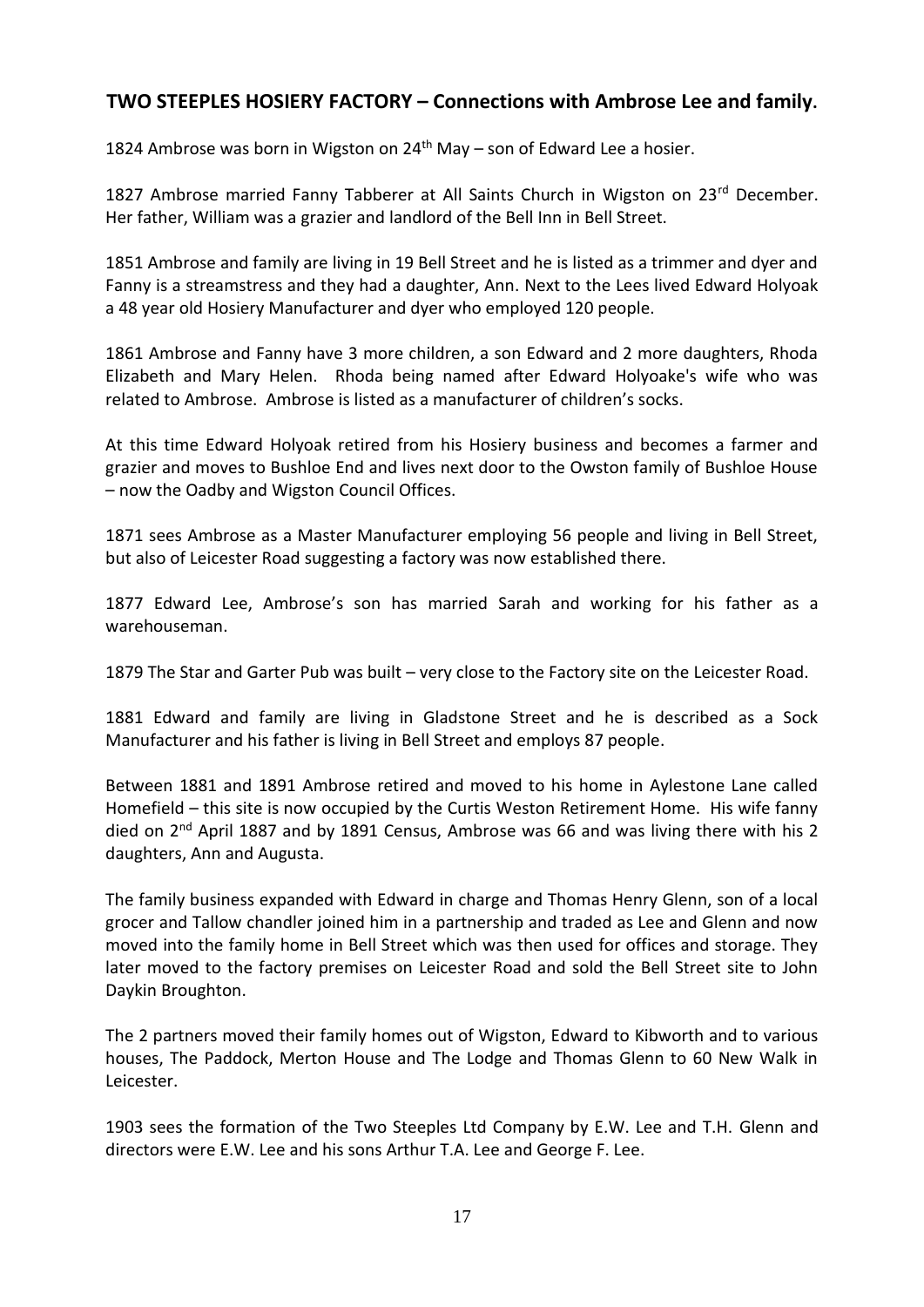Their claim was to be the first to make an underwear of pure wool which was unshrinkable, which they developed after careful experimenting in 1895.

Their trademark was 'Two Steeples' and registered and then well-known and regarded.

The factory on the Leicester Road /Gladstone Street covered several acres on this site with a Warehouse and buildings on 3 floors.

1914 – Ambrose the founder of the family business died aged 90 on  $30<sup>th</sup>$  August 1914. He left £8,706 -10 – 3d.

By the First World War the factory had a large workforce and Edward Lee, the Managing Director held a patriotic recruiting campaign at the factory and 22 men came forward. They were given a great send off and joined the ranks of the  $8<sup>th</sup>$  and  $9<sup>th</sup>$  Battalions of the Leicestershire Regiment in Sept 1914.

1920's – The Two Steeples Factory was well established and manufacturing a full range of jersey clothes as well as the socks and underwear. They had sales representatives all over the UK and with shops selling the Two Steeples clothes. The factory had a telephone installed - Wigston 2

1924 – Edward Lee passed away on  $8<sup>th</sup>$  July 1924. He was 73 and left £16,552 – 3- 11d. His will lists him as living in the family home of Homefield, Aylestone Lane .

He is buried in Wigston Cemetery and succeeded by his sons, Arthur, Frederick and George and they continued throughout the years until the company was sold to the Mansfield Hosiery Mills in the 1970's.

1941 – Arthur Lee, grandson to Ambrose was recorded as the Managing Director of Two Steeples Ltd and lived at The Chestnuts on Spa Lane in Wigston.

1984/5 – Mansfield Hosiery Mills had closed their Wigston Site and Cromwell Tools purchased the factory site and traded there until it moved to its present site on Chartwell Drive in Wigston in the early 2000's .

2004 – The Two Steeples/ Cromwell Tools site was completely demolished and Jelson the Builders built the Two Steeples Square development of houses and apartments and occupied from 2009 with a central green area and Play Park for children .

Refs – GWHS – Wigston's Who's Who – Tricia Berry Grace's Guide Various Directories Cromwell Tools website Internet searches

Ailsa Whalley. Aug 2020